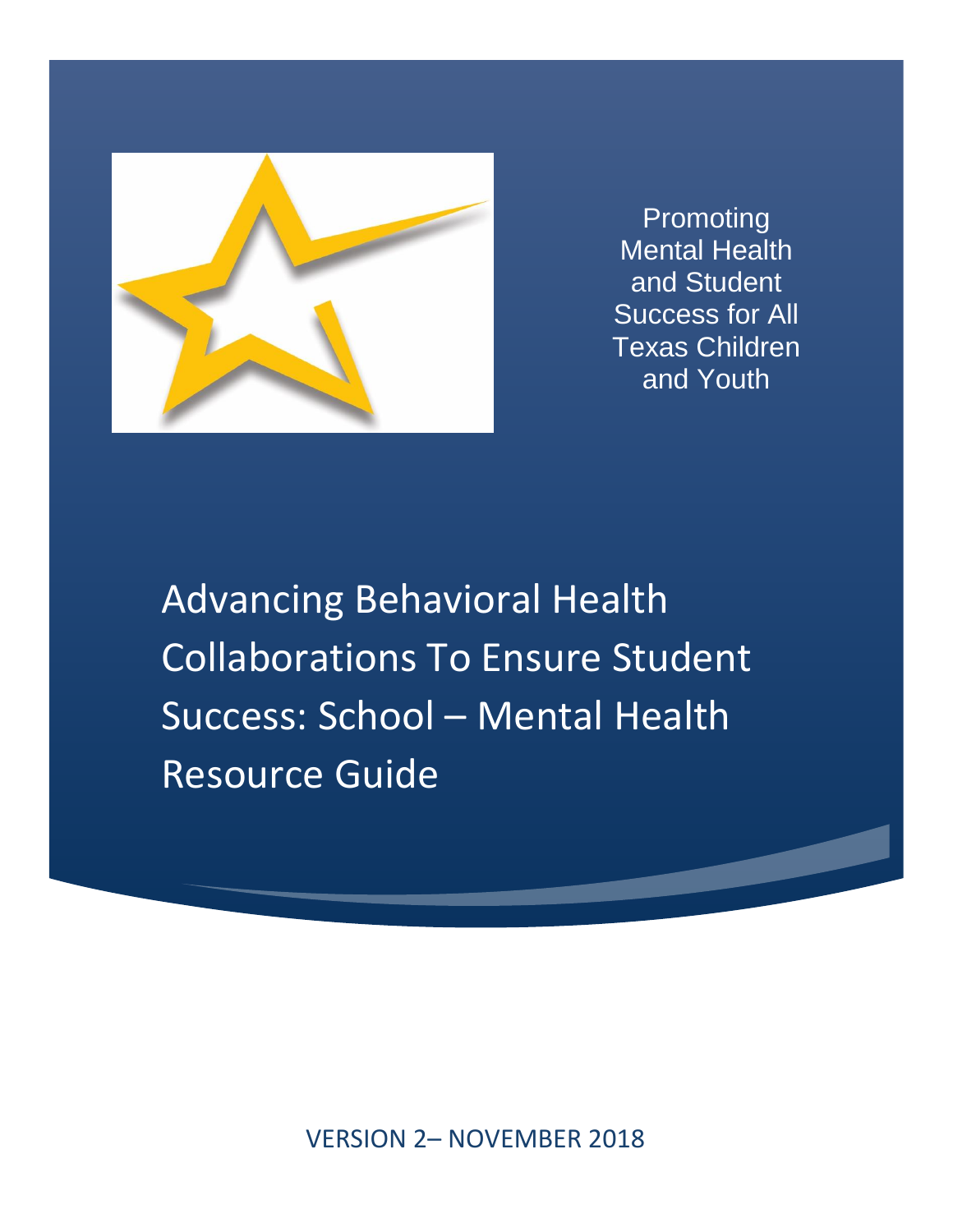# School-Mental Health Resource Guide

## <span id="page-1-0"></span>Purpose

The purpose of this document is to provide information and resources for individuals working with school-age youth who have behavioral health needs. Weblinks are embedded throughout the Guide for online exploration of resources, programs, best-practices, studies and articles.

## <span id="page-1-1"></span>**Collaborative**

Several state agencies have come together in a collaborative group called the Unified Services for All Children (USAC). One of the goals of USAC is to support mental health for school-aged children and youth as they continue to evolve; therefore this Resource Guide is updated each year.

## **Contents**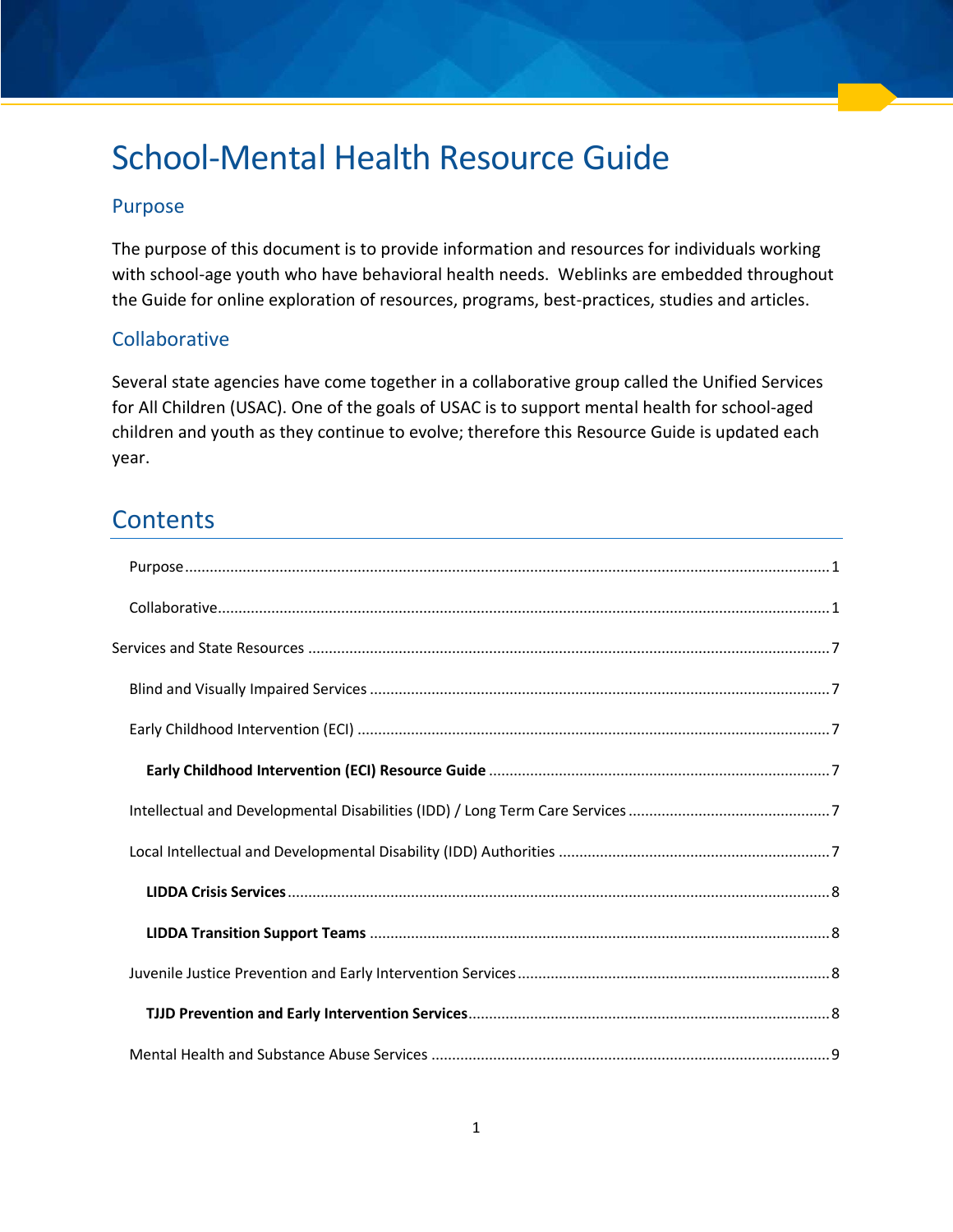| Lesbian Gay Bisexual Transgender Questioning Youth or Two-Spirited (LGBTQ2S) 14 |  |
|---------------------------------------------------------------------------------|--|
|                                                                                 |  |
|                                                                                 |  |
|                                                                                 |  |
|                                                                                 |  |
|                                                                                 |  |
|                                                                                 |  |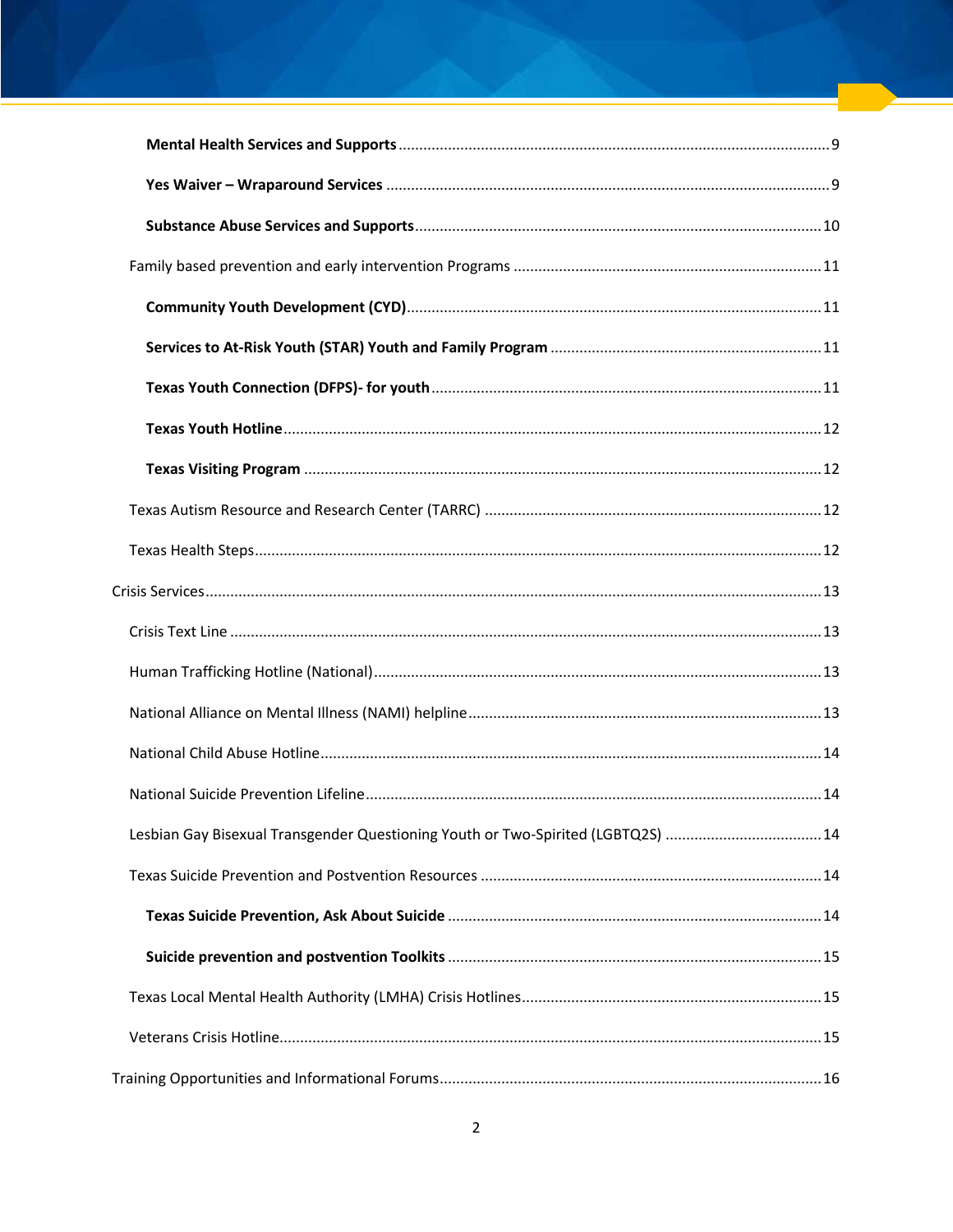| Mental Health Wellness for Individuals with Intellectual and Developmental Disabilities (MHW-IDD)17 |  |
|-----------------------------------------------------------------------------------------------------|--|
|                                                                                                     |  |
|                                                                                                     |  |
|                                                                                                     |  |
|                                                                                                     |  |
|                                                                                                     |  |
|                                                                                                     |  |
|                                                                                                     |  |
|                                                                                                     |  |
|                                                                                                     |  |
|                                                                                                     |  |
|                                                                                                     |  |
|                                                                                                     |  |
| National Child Traumatic Stress Network - Child Trauma Toolkit for Educators21                      |  |
|                                                                                                     |  |
|                                                                                                     |  |
| The Trauma and Learning Policy Initiative's (TLPI), Helping Traumatized Children Learn21            |  |
|                                                                                                     |  |
|                                                                                                     |  |
|                                                                                                     |  |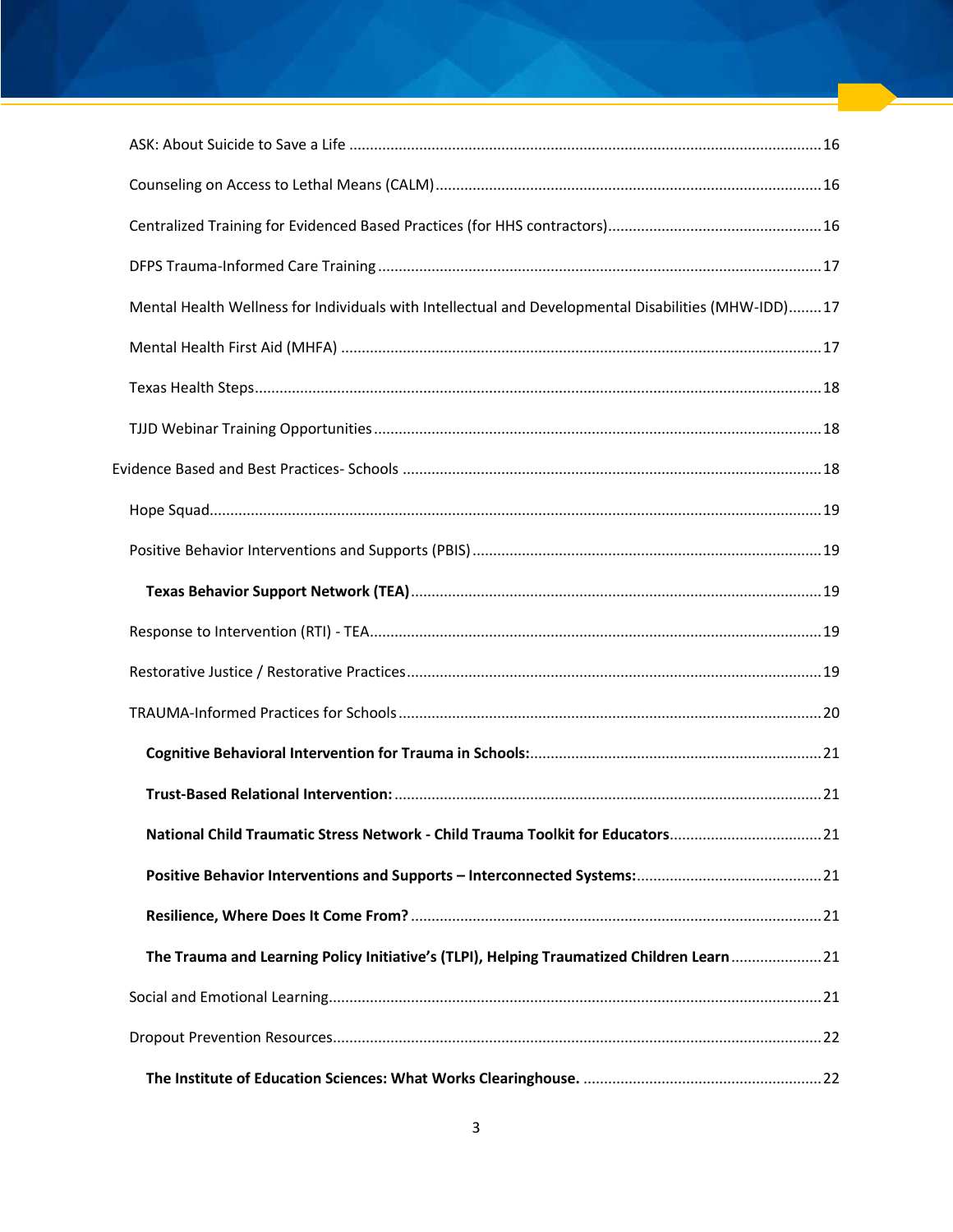| What Works and What Does Not? Benefit-Cost Findings from Washington State Institute for Public |  |
|------------------------------------------------------------------------------------------------|--|
|                                                                                                |  |
|                                                                                                |  |
|                                                                                                |  |
| The Office of Juvenile Justice and Delinquency Prevention's Model Programs Guide (MPG)23       |  |
|                                                                                                |  |
|                                                                                                |  |
|                                                                                                |  |
|                                                                                                |  |
|                                                                                                |  |
|                                                                                                |  |
|                                                                                                |  |
|                                                                                                |  |
|                                                                                                |  |
|                                                                                                |  |
|                                                                                                |  |
|                                                                                                |  |
|                                                                                                |  |
|                                                                                                |  |
|                                                                                                |  |
|                                                                                                |  |
|                                                                                                |  |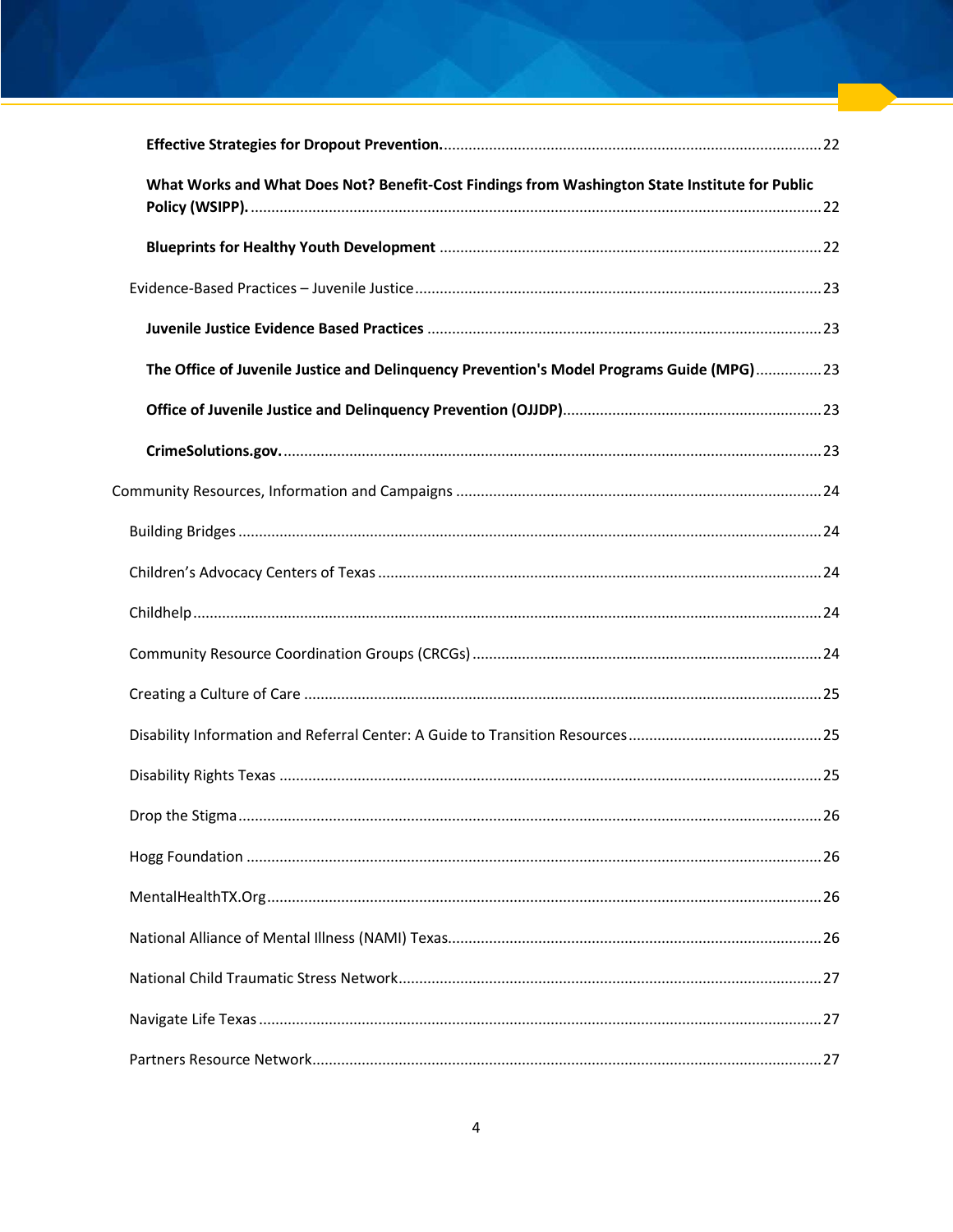| Preventing Suicide in Emergency Department Patients (for healthcare professionals) 29  |  |
|----------------------------------------------------------------------------------------|--|
|                                                                                        |  |
| U.S. Department of Education Guidance on Civil Rights of Students with Disabilities 30 |  |
|                                                                                        |  |
|                                                                                        |  |
|                                                                                        |  |
|                                                                                        |  |
|                                                                                        |  |
|                                                                                        |  |
|                                                                                        |  |
|                                                                                        |  |
|                                                                                        |  |
|                                                                                        |  |
|                                                                                        |  |
|                                                                                        |  |
|                                                                                        |  |
|                                                                                        |  |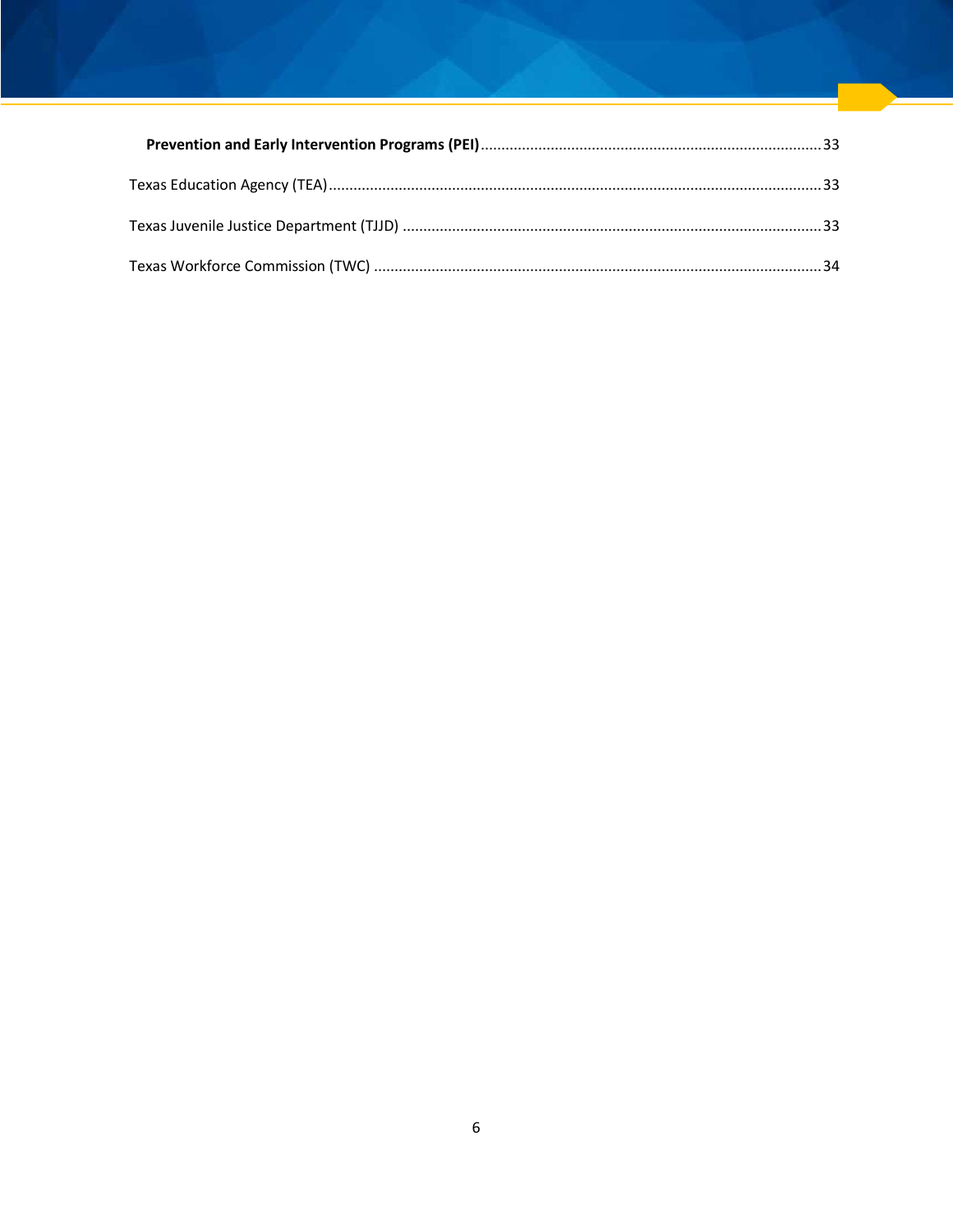## <span id="page-7-0"></span>Services and State Resources

Services available to school-age children who have behavioral health needs and their families.

## <span id="page-7-1"></span>Blind and Visually Impaired Services

This division provides screening, education, treatment, resources, and other services to children and families who are blind or visually impaired. There are also services specific to children who are deaf-blind.

#### <span id="page-7-2"></span><https://hhs.texas.gov/services/disability/blind-visually-impaired>

### Early Childhood Intervention (ECI)

ECI is a statewide program for families with children, birth to three, with disabilities and developmental delays. ECI supports families to help their children reach their potential through developmental services. Services are provided by a variety of local agencies and organizations across Texas.

<span id="page-7-3"></span>**Early Childhood Intervention (ECI) Resource Guide** 

[https://hhs.texas.gov/services/disability/early-childhood-intervention-services/eci-central](https://hhs.texas.gov/services/disability/early-childhood-intervention-services/eci-central-directory-resources/eci-resource-guide)[directory-resources/eci-resource-guide](https://hhs.texas.gov/services/disability/early-childhood-intervention-services/eci-central-directory-resources/eci-resource-guide) 

#### <span id="page-7-4"></span>Intellectual and Developmental Disabilities (IDD) / Long Term Care Services

HCS waiver information for families with a child who has an intellectual or developmental disability (IDD).

For more information on long term care programs in Texas, please use the following link: [https://hhs.texas.gov/services/disability/intellectual-or-developmental-disabilities-idd](https://hhs.texas.gov/services/disability/intellectual-or-developmental-disabilities-idd-long-term-care)[long-term-care](https://hhs.texas.gov/services/disability/intellectual-or-developmental-disabilities-idd-long-term-care)

For a cross reference chart on all long term services and supports waiver programs, please use the following link: [https://hhs.texas.gov/sites/default/files/documents/doing](https://hhs.texas.gov/sites/default/files/documents/doing-business-with-hhs/providers/resources/ltss-waivers.pdf)[business-with-hhs/providers/resources/ltss-waivers.pdf](https://hhs.texas.gov/sites/default/files/documents/doing-business-with-hhs/providers/resources/ltss-waivers.pdf) 

#### <span id="page-7-5"></span>Local Intellectual and Developmental Disability (IDD) Authorities

Local IDD authorities (LIDDAs) serve as the point of entry for publicly funded IDD programs, whether the program is provided by a public or private entity.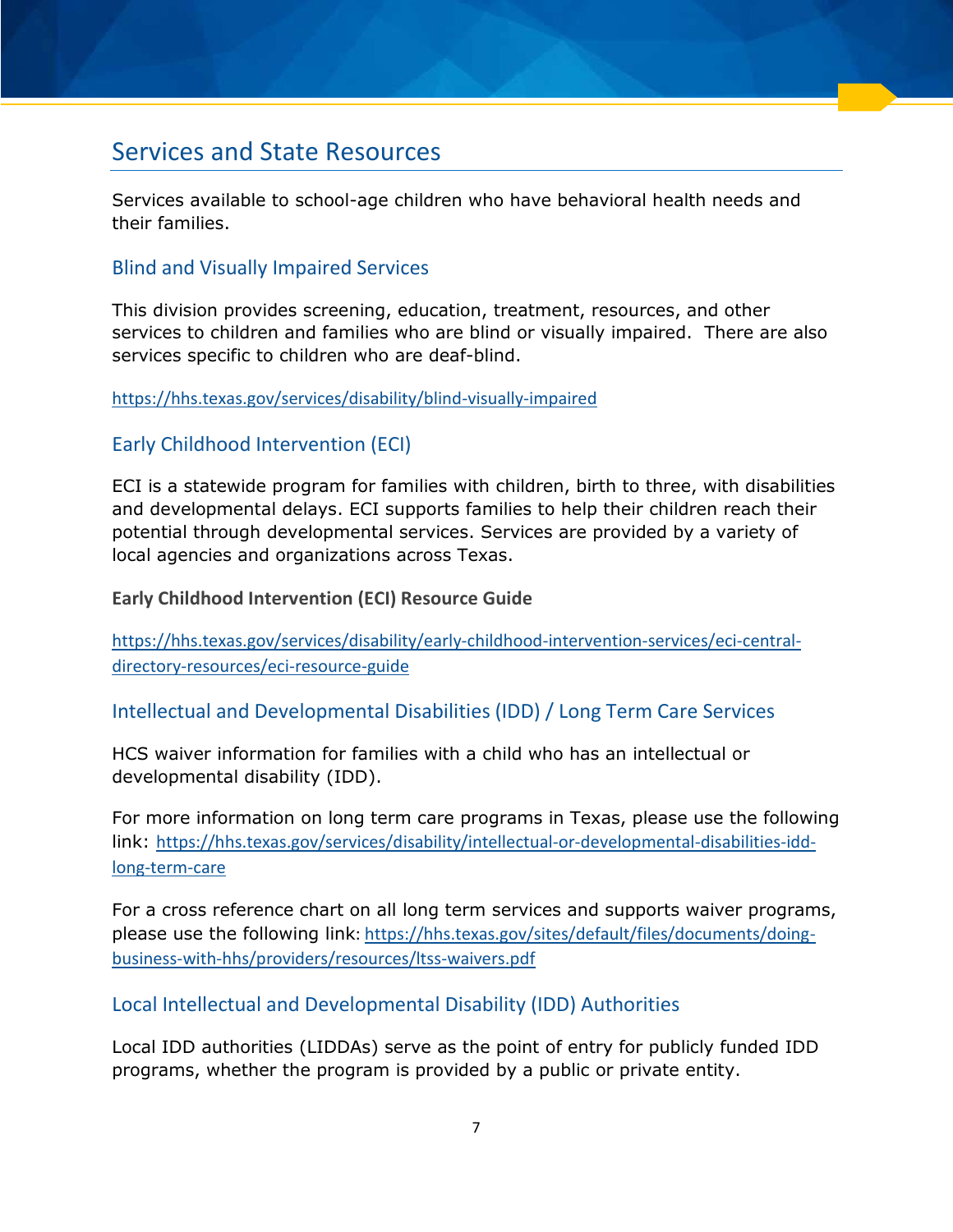#### <span id="page-8-0"></span>**LIDDA Crisis Services**

LIDDAs provide in-home and out-of-home crisis respite for children and adults who meet eligibility criteria; this includes development of a crisis respite plan and therapeutic support. LIDDAs must employ at least one lead crisis intervention specialist who oversees crisis activities, coordinates with private providers, individuals, families, MCOTs, other relevant service providers, and community members in regard to children and adults with IDD in crisis.

For more information on LIDDAs, please use the following link: [https://hhs.texas.gov/doing-business-hhs/provider-portals/long-term-care-providers/local-idd](https://hhs.texas.gov/doing-business-hhs/provider-portals/long-term-care-providers/local-idd-authority-lidda)[authority-lidda](https://hhs.texas.gov/doing-business-hhs/provider-portals/long-term-care-providers/local-idd-authority-lidda)

#### <span id="page-8-1"></span>**LIDDA Transition Support Teams**

8 contracted LIDDAs have teams that offer educational activities, technical assistance and case review LIDDAs and community IDD waiver providers. The support teams include a licensed professional (e.g., clinical social worker) to serve as the team coordinator and licensed medical staff (e.g., physicians, physician assistants, nurse practitioners, registered nurses, psychiatrists, psychologists, behavioral specialists) having experience working with individuals with IDD who have significant medical, behavioral and/or psychiatric challenges.

[https://hhs.texas.gov/doing-business-hhs/provider-portals/long-term-care-providers/local](https://hhs.texas.gov/doing-business-hhs/provider-portals/long-term-care-providers/local-intellectual-developmental-disability-authority-lidda/lidda-transition-support-teams)[intellectual-developmental-disability-authority-lidda/lidda-transition-support-teams](https://hhs.texas.gov/doing-business-hhs/provider-portals/long-term-care-providers/local-intellectual-developmental-disability-authority-lidda/lidda-transition-support-teams) 

#### <span id="page-8-2"></span>Juvenile Justice Prevention and Early Intervention Services

#### <span id="page-8-3"></span>**[TJJD Prevention and Early Intervention Services](http://www.tjjd.texas.gov/services/prevention/preventionindex.aspx)**

TJJD funds a number of prevention and early intervention programs at juvenile probation departments throughout Texas. These programs and services intended to prevent or intervene in at-risk behaviors that lead to delinquency, truancy, dropping out of school, or referral to the juvenile justice system. A summary of those programs and contact information is provided here.

#### **[Resources for Families](http://www.tjjd.texas.gov/services/prevention/familyResources.aspx)**

Are you looking for help for your son or daughter and don't know where to go? You can find telephone numbers and websites of useful resources at this link:

<http://www.tjjd.texas.gov/services/prevention/familyResources.aspx>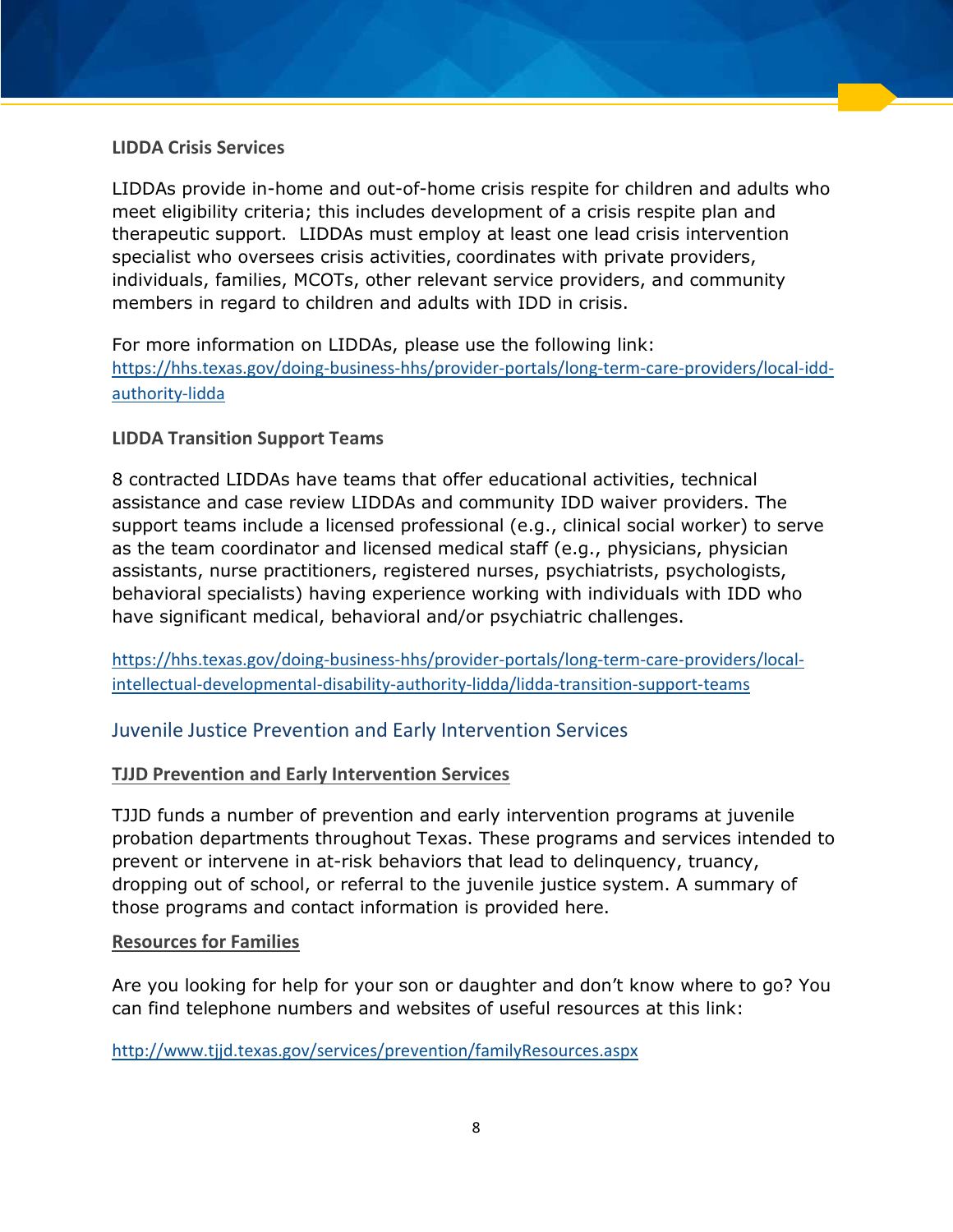#### **[Resources for Policy Makers and Program Developers](http://www.tjjd.texas.gov/services/prevention/ResourcesPolicymaker.aspx)**

Are you searching for resources to inform policy or program development? Here's a listing of websites which provide information on evidence-based programs and practices, available data, and recommendations for effective programming and policies.

<http://www.tjjd.texas.gov/services/prevention/ResourcesPolicymaker.aspx>

<span id="page-9-0"></span>Mental Health and Substance Abuse Services

#### **Click [HERE](https://hhs.texas.gov/services/health/mental-health-substance-abuse) to find information, resources and Mobile apps related to Mental Health and Substance Abuse Services.**

<https://hhs.texas.gov/services/health/mental-health-substance-abuse>

Suicide Crisis Line: **1-800-273-8255**

**211:** Connects Texans to Mental Health & Substance Abuse services in their local service area

#### <span id="page-9-1"></span>**[Mental Health Services and Supports](https://www.dshs.texas.gov/MHSA/)**

Provides information for Local Mental Health Authorities (LMHAs)

<https://www.dshs.texas.gov/MHSA/>

<https://www.dshs.texas.gov/mhsa-sp/> (in Spanish)

**[Mental Health Services Search](https://www.dshs.texas.gov/mhservices-search/)**

Search for LMHA by county, city, or zip code

<span id="page-9-2"></span><https://www.dshs.texas.gov/mhservices-search/>

**Yes Waiver – Wraparound Services** 

The YES Waiver is a 1915(c) Medicaid program that provides comprehensive home and community-based mental health services to children and youth between the ages of 3 and 18, up to their 19th birthday, who have a Serious Emotional Disturbance (SED). The YES Waiver provides flexible supports and specialized services to children and youth who are at risk of institutionalization and/or out-ofhome placement due to their SED.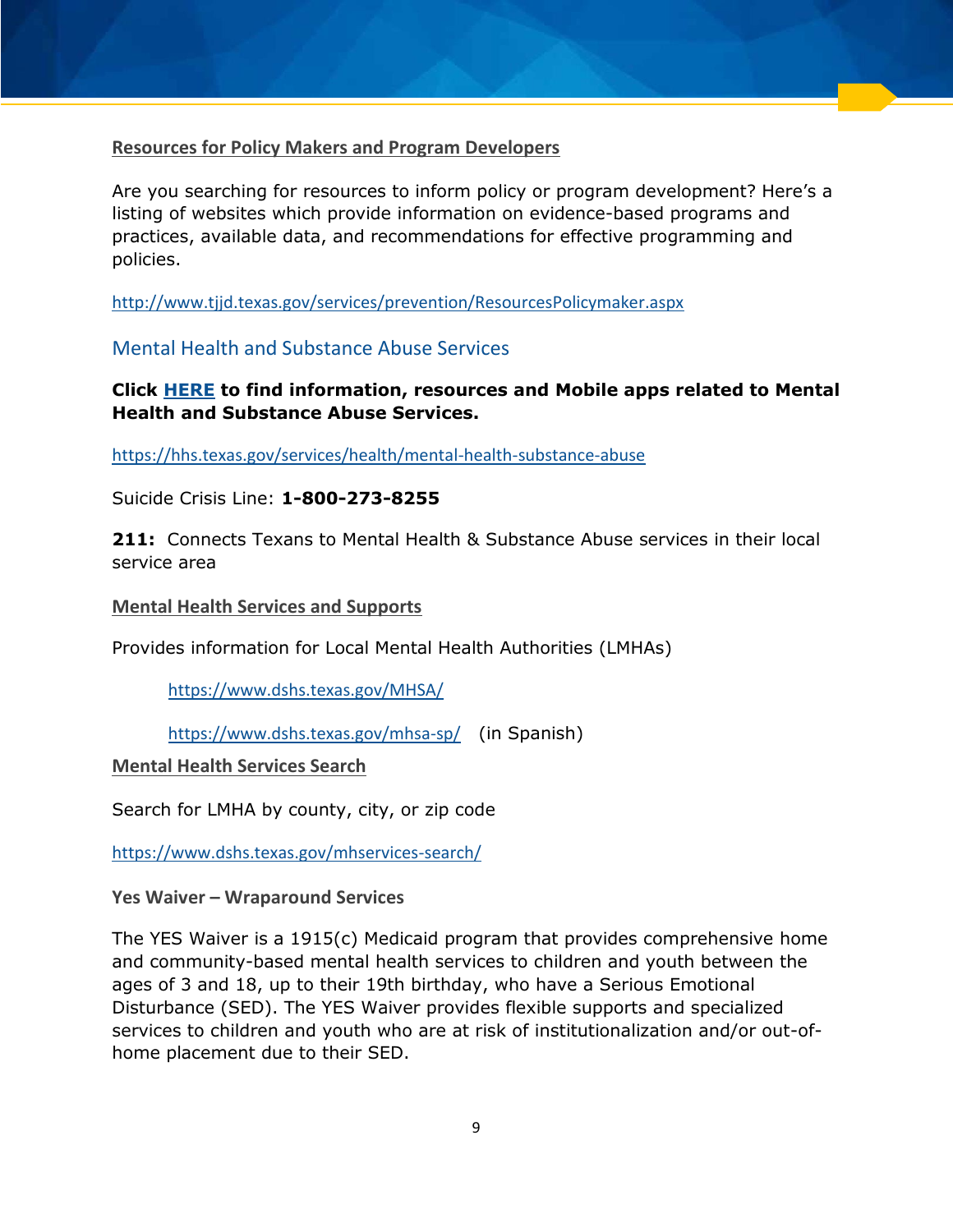The YES Waiver utilizes a Wraparound model for the planning process. A team comprised of formal and non-formal supports is created by the child and family to help to identify their strengths, needs and vision, and the team determines what YES Waiver services are needed to help address the child or youth's SED.

YES Waiver services include:

- Respite
- Community Living Supports
- Specialized Therapies
- Family Supports
- **Employee Assistance and Supported Employment**
- Adaptive Aids and Supports
- Minor Home Modifications
- Non-Medical Transportation
- Paraprofessional Services
- Supportive Family-Based Alternatives
- Transition Services

If a child is interested in the YES Waiver, their Legally Authorized Representative (LAR) must call their Local Mental Health Authority's (LMHA) YES Waiver Inquiry Line to schedule an assessment. To find your Local Mental Health Authority or for more information about the YES Waiver, please visit: <http://dshs.texas.gov/mhsa/yes/>

#### <span id="page-10-0"></span>**Substance Abuse Services and Supports**

Click [HERE](https://www.dshs.texas.gov/substance-abuse/) to find information and resources related to Substance Abuse Services.

#### <https://www.dshs.texas.gov/substance-abuse/>

#### **Outreach, Screening, Assessment, and Referral Centers (OSARs)**

Click [HERE](https://www.dshs.texas.gov/sa/OSAR/) to get information on accessing substance abuse treatment services.

<https://www.dshs.texas.gov/sa/OSAR/>

Interactive search tool for finding substance use providers and programs.

[http://txdshs.maps.arcgis.com/apps/webappviewer/index.html?id=0ebf2016e9724](http://txdshs.maps.arcgis.com/apps/webappviewer/index.html?id=0ebf2016e97243cb8aa665b01818cf4c) [3cb8aa665b01818cf4c](http://txdshs.maps.arcgis.com/apps/webappviewer/index.html?id=0ebf2016e97243cb8aa665b01818cf4c)

#### **Yes Quit (Quit Smoking)**

Yes! I'm Ready to Quit. Resource for people who want to quit smoking.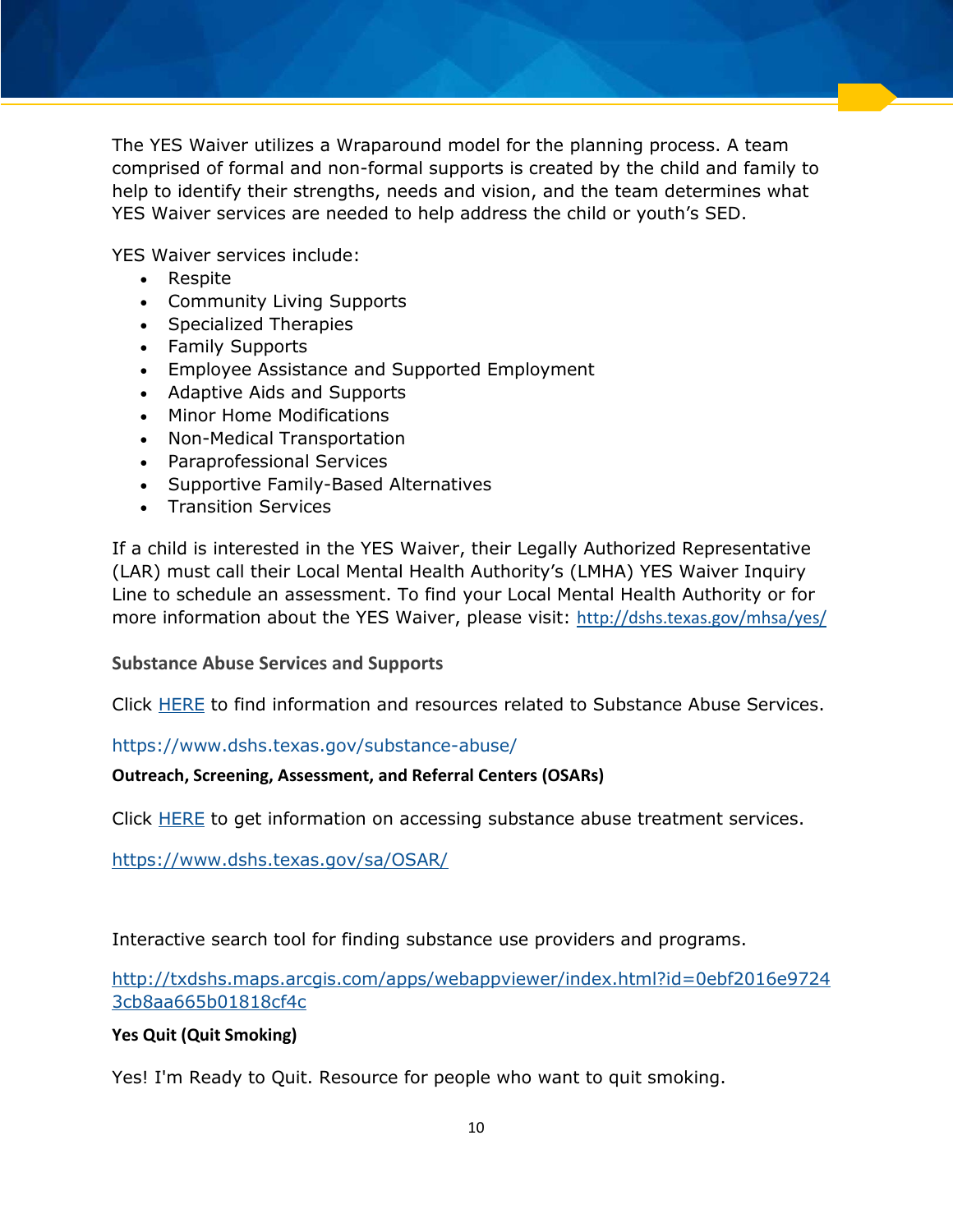### <https://dshs.texas.gov/tobacco/quityes.shtm>

## <span id="page-11-0"></span>Family based prevention and early intervention Programs

## <span id="page-11-1"></span>**Community Youth Development (CYD)**

The CYD program contracts with community-based organizations to develop juvenile-delinquency prevention programs in ZIP codes with high juvenile crime rates for youth ages six to 17 (with a focus on youth ages 10 through 17). Communities use mentoring, youth-employment programs, career preparation, and alternative recreational activities to prevent delinquency. CYD services are available in 15 targeted Texas ZIP codes. In addition, each contractor must create or participate in an existing community-based collaborative committee or group to help integrate CYD into the community. Youth Leadership Development must also be provided through each contractor.

#### <span id="page-11-2"></span>**Services to At-Risk Youth (STAR) Youth and Family Program**

The STAR program's primary purpose is to serve youth and their families needing crisis intervention, help with family conflict, concerns involving school performance and attendance and building parent and youth skills. Youth age zero to 17 and through age 18, if they are still in school, are eligible for the program.

#### Provides:

- 1. Free crisis hotline available 24/7.
- 2. Individual, family and youth counseling to help reduce conflict.
- 3. Emergency short-term shelter for youth who run away or who are unable to stay at home because of family conflict.
- 4. Skill-building classes to help parents and caregivers learn how to handle difficult situations.
- 5. Skill-building classes for youth to help them gain coping skills and meet their needs in a positive way.

You can find a service provider in your community by searching **HERE**.

<span id="page-11-3"></span>**Texas Youth Connection (DFPS)- for youth** 

TexasYouthConnection.org was specifically designed by and created for current and former foster youth that were part of Texas Child Protective Services (CPS). CPS provides Transitional Living Services through programs that you may be familiar with and need more information about.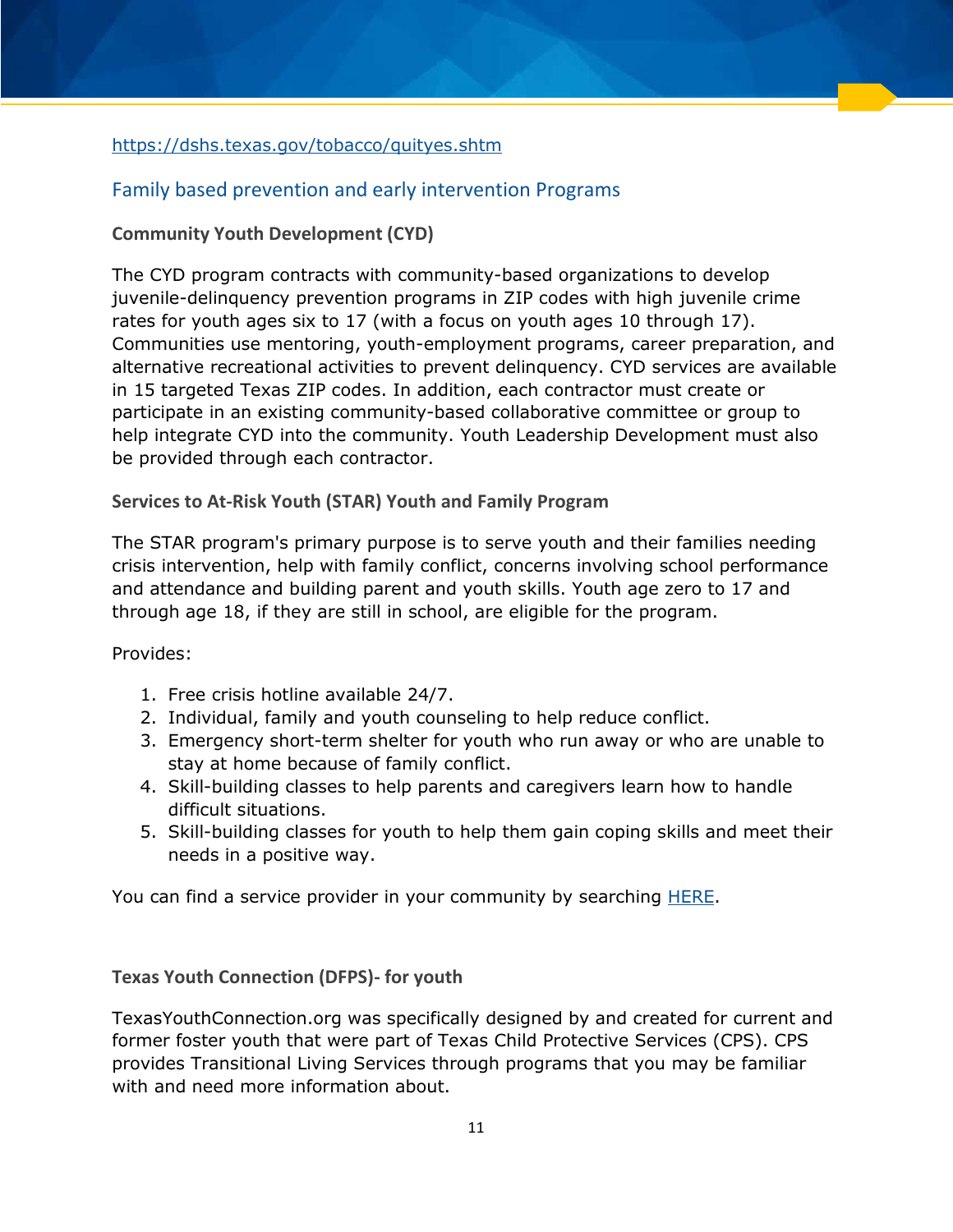<https://www.dfps.state.tx.us/txyouth/>

#### <span id="page-12-0"></span>**Texas Youth Hotline**

Life Can Hurt, We Can Help. Contact the Texas Youth Hotline any time, day or night to discuss your problem. It's free and we're here to help!

[http://www.dfps.state.tx.us/Youth\\_Hotline/](http://www.dfps.state.tx.us/Youth_Hotline/)

**Call** [1-800-989-6884](tel:+18009896884)

**Text** [512-872-5777](sms:5128725777)

#### **[Chat With Us Online](http://www.dfps.state.tx.us/Youth_Hotline/Youth_Chat.asp)**: [www.TexasYouth.org](http://www.texasyouth.org/)

#### <span id="page-12-1"></span>**Texas Visiting Program**

The primary goals of Texas Home Visiting (THV) are to enhance maternal and child outcomes and to increase school readiness for children. To accomplish these goals, THV includes two primary components: (a) provision of evidence-based home visiting services for at-risk pregnant women and parents/caregivers of children birth to age five; and, (b) development/enhancement of early childhood coalitions that effectively coordinate services and address broad, community-level issues that impact young children and families. Texas Home Visiting is for expectant parents and parents with children six years old and younger.

[https://www.dfps.state.tx.us/Prevention\\_and\\_Early\\_Intervention/Texas\\_Home\\_Visi](https://www.dfps.state.tx.us/Prevention_and_Early_Intervention/Texas_Home_Visiting/default.asp) [ting/default.asp](https://www.dfps.state.tx.us/Prevention_and_Early_Intervention/Texas_Home_Visiting/default.asp)

#### <span id="page-12-2"></span>Texas Autism Resource and Research Center (TARRC)

The Texas Autism Resource and Research Center (TARRC) is a program of the Texas Health and Human Services Commission (HHSC). The TARRC is a program that supports Texans on the autism spectrum and their families. The TARRC website provides services and resources, community tools, and research on Autism Spectrum Disorder.

#### <span id="page-12-3"></span><https://tarrc.org/>

#### Texas Health Steps

Texas Health Steps is health care for children birth through age 20 who have Medicaid. Texas Health Steps gives your child free medical checkups starting at birth, and free dental checkups starting at 6 months of age. Checkups can help find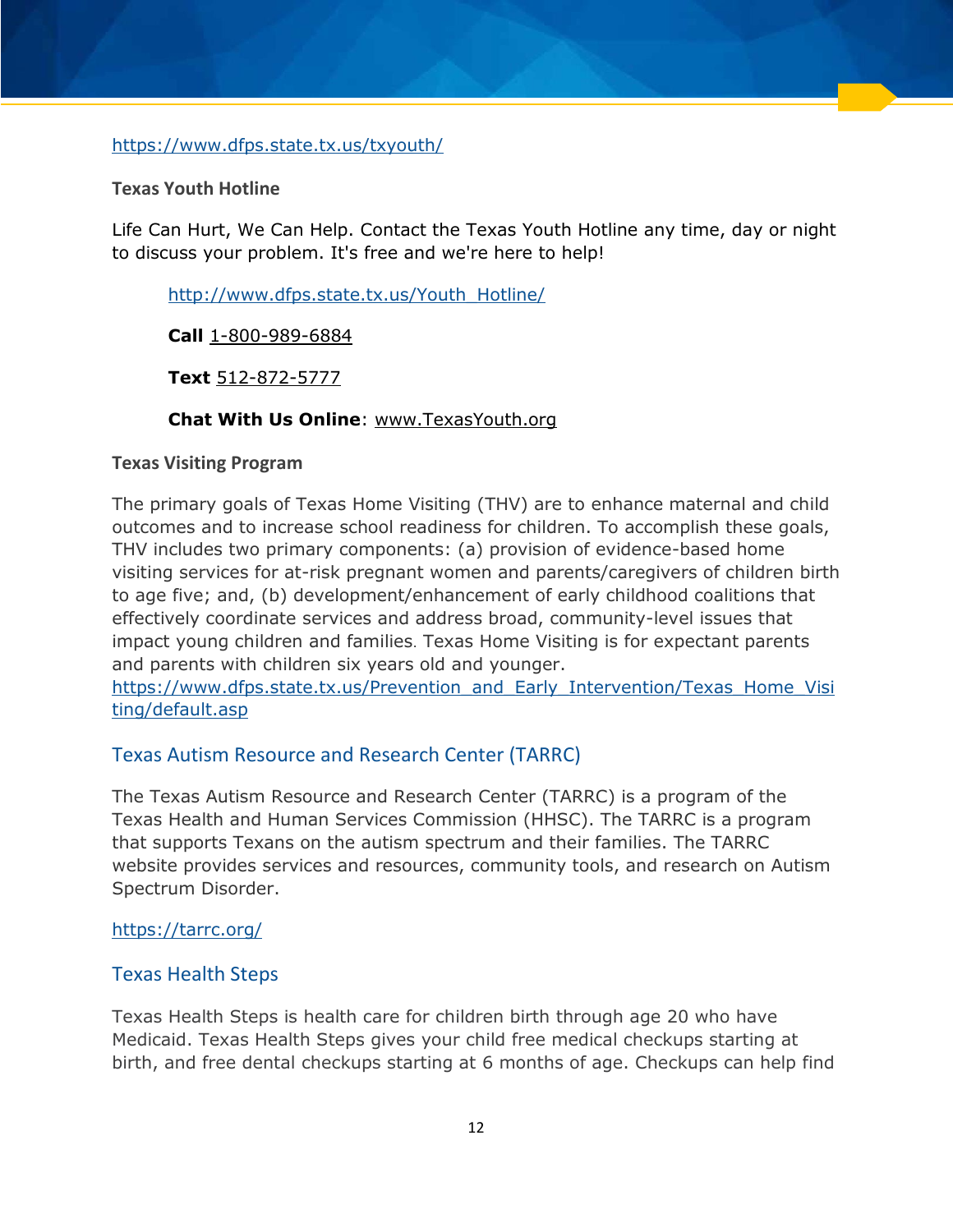health problems before they get worse and harder to treat. Click [HERE](https://www.dshs.texas.gov/thsteps/) to learn more.

<https://www.dshs.texas.gov/thsteps/>

## <span id="page-13-0"></span>Crisis Services

### <span id="page-13-1"></span>Crisis Text Line

A free, 24/7 text line for people in crisis.

Text HOME to **741741** to connect to a counselor.

<http://www.crisistextline.org/>

<span id="page-13-2"></span>Human Trafficking Hotline (National)

1-888-373-7888 // TTY: 771 (informational / resource / hotline)

<https://humantraffickinghotline.org/state/texas>

<span id="page-13-3"></span>National Alliance on Mental Illness [\(NAMI\) helpline](http://www.nami.org/)

800-950-NAMI (6264) or [info@nami.org](mailto:info@nami.org?subject=NAMI%20HelpLine%20Question)

<https://www.nami.org/Find-Support/NAMI-HelpLine>

The NAMI HelpLine can be reached Monday through Friday, 10 am–6 pm, ET.

HelpLine staff and volunteers are prepared to answer your questions about mental health issues including:

- Symptoms of mental health conditions
- Treatment options
- Local support groups and services
- Education programs
- Helping family members get treatment
- Programs to help find jobs
- Legal issues (the NAMI Legal Resource Service can connect individuals with attorneys in their area but does not have the resources to provide individual representation)

NAMI HelpLine [FAQs](https://www.nami.org/Find-Support/NAMI-HelpLine/NAMI-HelpLine-FAQs)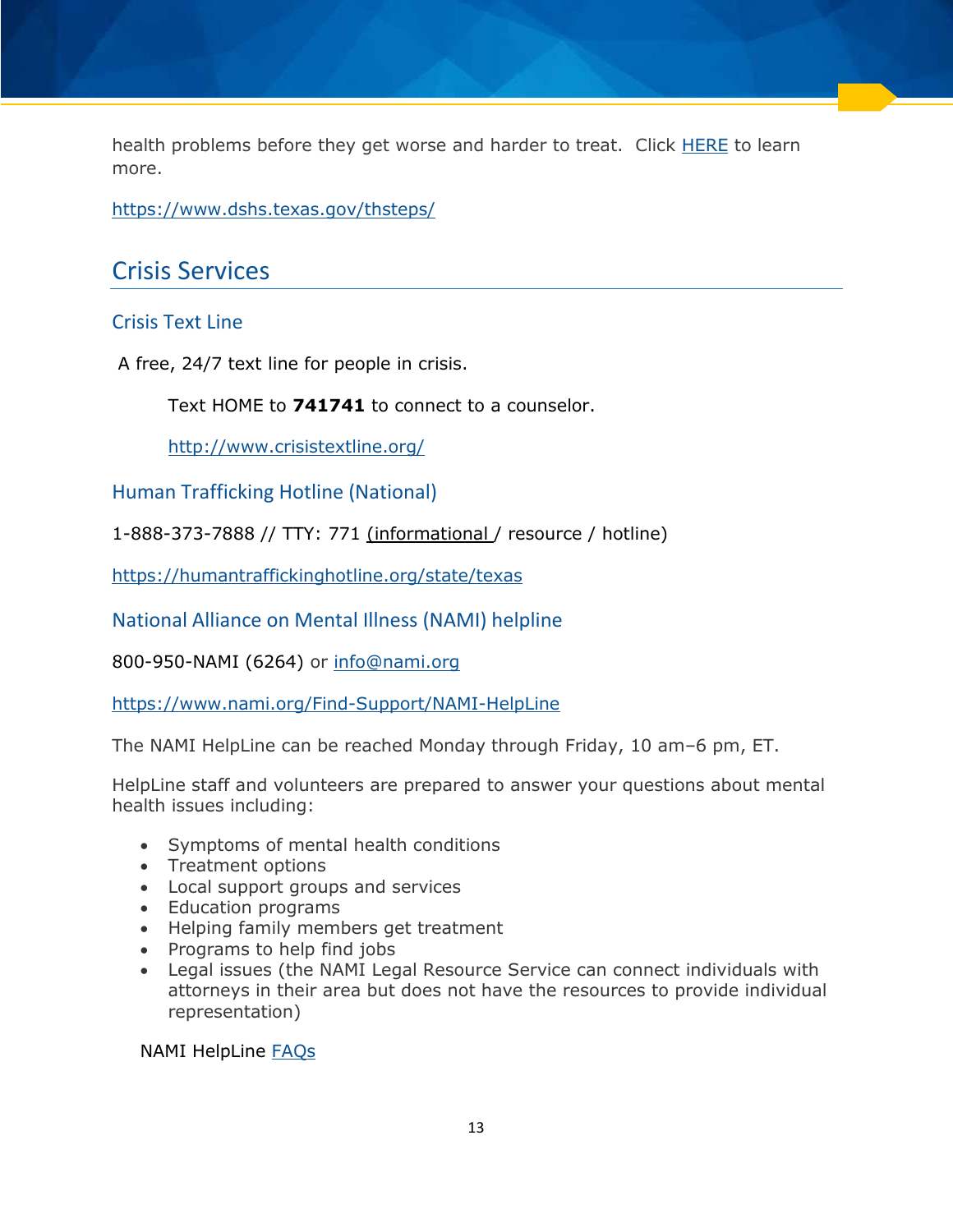## <span id="page-14-0"></span>National Child Abuse Hotline

1-800-422-4453

#### <span id="page-14-1"></span>National Suicide Prevention Lifeline

A free, confidential, 24-hour hotline, to anyone in suicidal crisis or emotional distress. An Online confidential chat is also available at <http://suicidepreventionlifeline.org/>

1-800-273-TALK (8255)

TTY: 800-799-799-4TTY (4889), then press 1

Nacional de Prevencion del Suicidio (888) 628-9454

<span id="page-14-2"></span>Lesbian Gay Bisexual Transgender Questioning Youth or Two-Spirited (LGBTQ2S)

The Trevor line in a suicide prevention hotline for people who identify at LGBTQ2S. There is also the website for more information and interaction about The Trevor Project.

Trevor Hotline 1-866-488-7386

[https://www.thetrevorproject.org/](https://www.thetrevorproject.org/get-help-now/#sm.00009j955w1ruczisr12p8414uuxw)

<span id="page-14-3"></span>Texas Suicide Prevention and Postvention Resources

#### <span id="page-14-4"></span>**Texas Suicide Prevention, Ask About Suicide**

#### <http://www.texassuicideprevention.org/>

The goal of the Zero Suicide in Texas is to implement a zero suicide framework in health and behavioral health systems. Texas Suicide Prevention Toolkit provides a comprehensive guide to prevention, including Mobile Apps, Videos and PSAs, Texas Suicide Prevention Symposium Presentations, information for Hospital, ER and First Response Providers, schools and youth materials, best practices for community response and media recommendations, best practice designated training options nationally (ASIST, CALM, etc.) and facts sheets.

If you need to talk or are concerned about someone, please call 1-800-273-TALK (8255)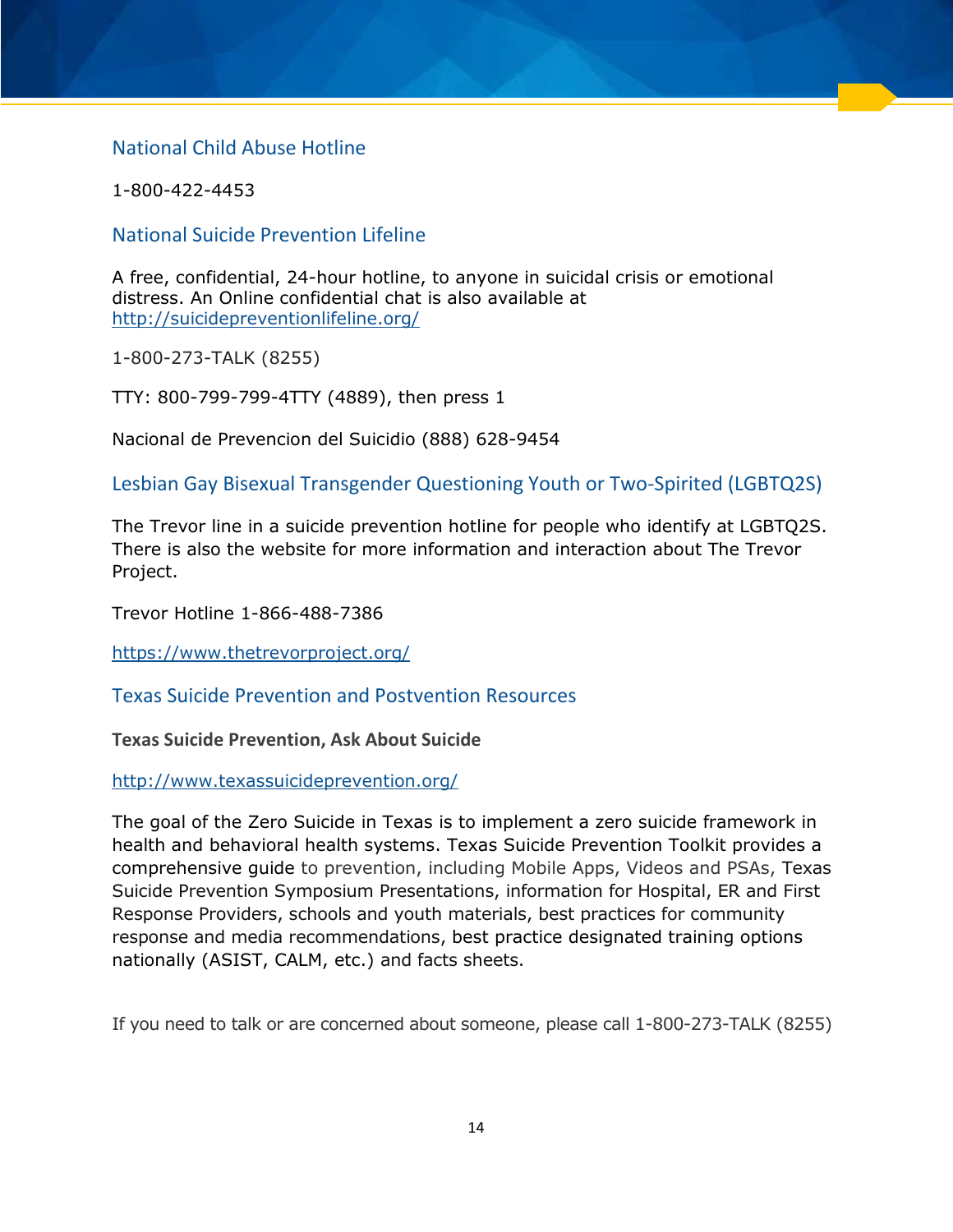#### <span id="page-15-0"></span>**Suicide prevention and postvention Toolkits**

[After a Suicide: Toolkit for Schools](http://www.sprc.org/library/AfteraSuicideToolkitforSchools.pdf) (pdf.) [Help and Hope for Survivors of Suicide Loss](http://www.sprc.org/sites/default/files/resource-program/Help-and-Hope-For-Survivors-of-Suicide-Loss.pdf) (pdf.) [Suicide Prevention and Postvention toolkit](http://www.texassuicideprevention.org/wp-content/uploads/2013/06/TexasSuicidePrevention-2012Toolkit_8-31.pdf) (pdf.)

[After a Suicide: A Toolkit for Schools](http://links.govdelivery.com/track?type=click&enid=ZWFzPTEmbWFpbGluZ2lkPTIwMTgwNDIzLjg4ODA0NzgxJm1lc3NhZ2VpZD1NREItUFJELUJVTC0yMDE4MDQyMy44ODgwNDc4MSZkYXRhYmFzZWlkPTEwMDEmc2VyaWFsPTE3NTExNDAxJmVtYWlsaWQ9amVubmEuaGVpc2VAZHNocy5zdGF0ZS50eC51cyZ1c2VyaWQ9amVubmEuaGVpc2VAZHNocy5zdGF0ZS50eC51cyZmbD0mZXh0cmE9TXVsdGl2YXJpYXRlSWQ9JiYm&&&103&&&http://www.sprc.org/resources-programs/after-suicide-toolkit-schools) assists schools in implementing a coordinated response to the suicide death of a student. The toolkit was developed in collaboration with the [American Foundation for Suicide Prevention](http://links.govdelivery.com/track?type=click&enid=ZWFzPTEmbWFpbGluZ2lkPTIwMTgwNDIzLjg4ODA0NzgxJm1lc3NhZ2VpZD1NREItUFJELUJVTC0yMDE4MDQyMy44ODgwNDc4MSZkYXRhYmFzZWlkPTEwMDEmc2VyaWFsPTE3NTExNDAxJmVtYWlsaWQ9amVubmEuaGVpc2VAZHNocy5zdGF0ZS50eC51cyZ1c2VyaWQ9amVubmEuaGVpc2VAZHNocy5zdGF0ZS50eC51cyZmbD0mZXh0cmE9TXVsdGl2YXJpYXRlSWQ9JiYm&&&104&&&https://afsp.org/) and in consultation with other national experts, includes current or up to date information and tools that middle and high schools can use to help the school community cope and reduce suicide risk. It is designed primarily for administrators and staff but can also be useful for parents and communities.

Highlights include:

- Examples of how different communities have addressed specific issues in responding to a suicide death
- A tool to help with decision-making about memorials
- Information on topics such as memorialization, social media, and suicide contagion

## <span id="page-15-1"></span>Texas Local Mental Health Authority (LMHA) Crisis Hotlines

Available 24 hours a day/7 days a week. For an alphabetical list of LMHA crisis hotlines in Texas.

<https://www.dshs.texas.gov/mhsa-crisishotline/>

#### <span id="page-15-2"></span>Veterans Crisis Hotline

Connects Veterans in crisis and their families and friends with qualified, caring Department of Veterans Affairs responders through a confidential toll-free hotline, online chat, or text.

800-273-8255, then press 1

Support for deaf or hard of hearing 1-800-799-4889

Text: 838255

<https://www.veteranscrisisline.net/>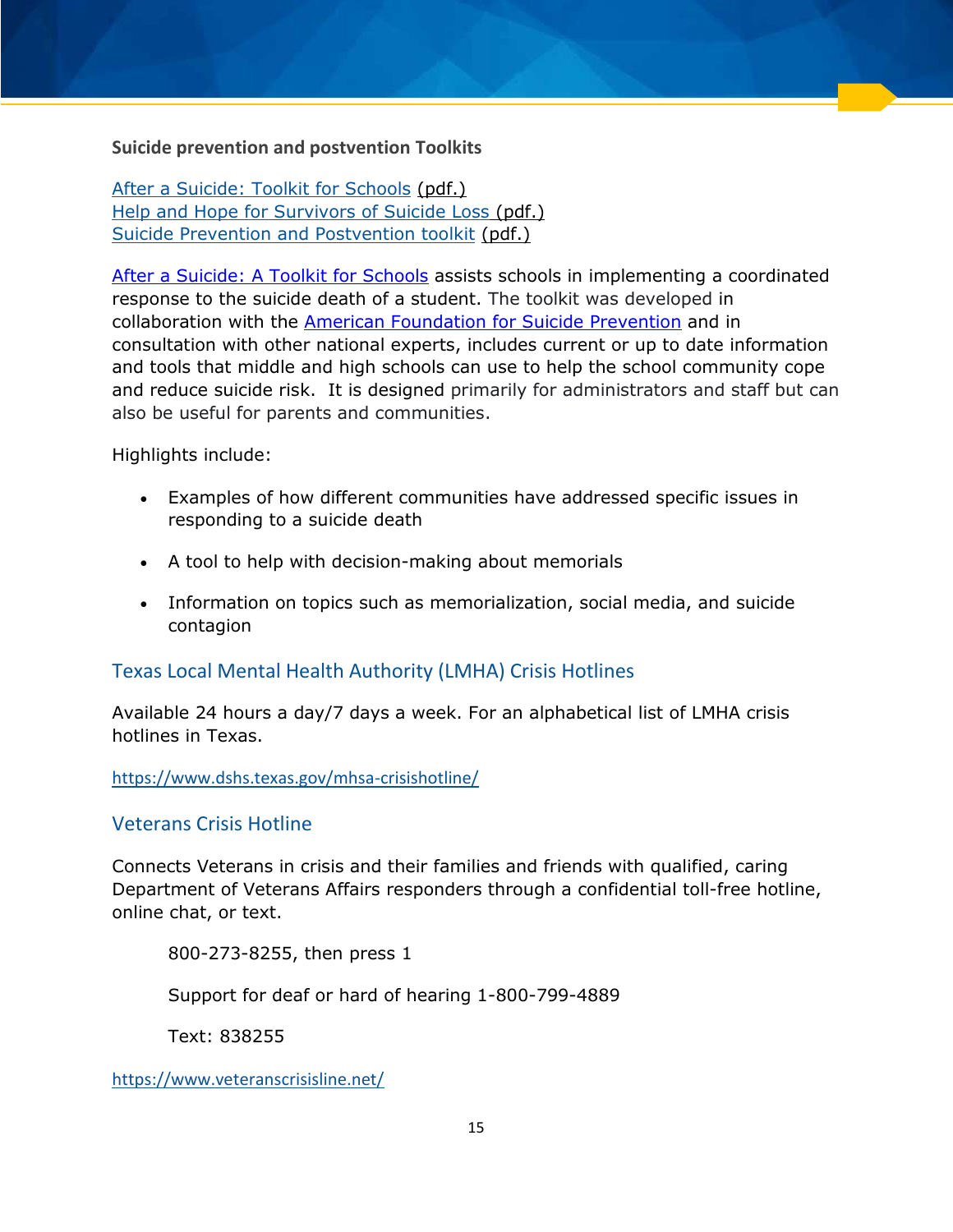## <span id="page-16-0"></span>Training Opportunities and Informational Forums

## <span id="page-16-1"></span>ASK: About Suicide to Save a Life

ASK About Suicide to Save A Life is a best practice gatekeeper training that teaches how to identify suicide risk factors, protective factors, warning signs & appropriate referral strategies. There are three training options offered:

- 1. view ASK videos for online certification,
- 2. view videos along with backup materials, or
- 3. in person workshops.

<http://www.texassuicideprevention.org/>

### <span id="page-16-2"></span>Counseling on Access to Lethal Means (CALM)

This [on-line](https://www.sprc.org/resources-programs/calm-counseling-access-lethal-means-0) course explains why means restriction is an important part of a comprehensive approach to suicide prevention. It will teach you how to ask suicidal patients/clients about their access to lethal means, and work with them and their families to reduce their access. This course is open to anyone. It is designed especially for providers who counsel people at risk for suicide, primarily mental health and medical providers, but also clergy and social service providers. The course is free and takes approximately 2 hours

*<http://training.sprc.org/enrol/index.php?id=3>*

## <span id="page-16-3"></span>Centralized Training for Evidenced Based Practices (for HHS contractors)

This website offers a variety of behavioral health evidence based online courses to HHS contractors. In-person workshops are also available In-person workshops are conducted at different locations. Please refer to the Calendar or Course Info for location, cost and pre-requisites

<https://www.centralizedtraining.com/>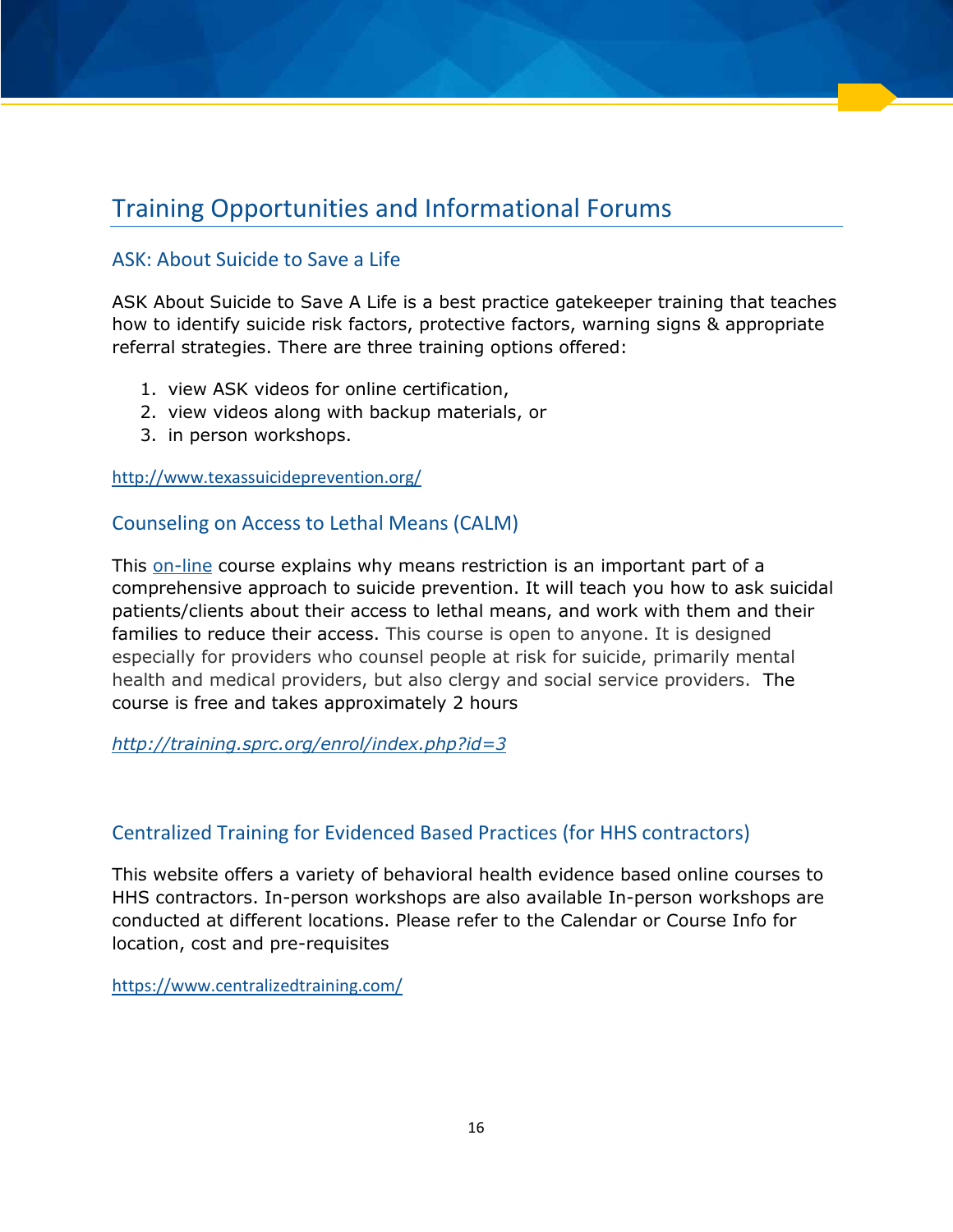## <span id="page-17-0"></span>[DFPS Trauma-Informed Care Training](https://www.dfps.state.tx.us/training/trauma_informed_care/)

DFPS training to assist families, caregivers and other social service providers in fostering greater understanding of trauma-informed care and child traumatic stress.

#### https://www.dfps.state.tx.us/training/trauma\_informed\_care/

## <span id="page-17-1"></span>Mental Health Wellness for Individuals with Intellectual and Developmental Disabilities (MHW-IDD)

6-part e-learning training series, developed by the Departments of Aging and Disability Services (DADS) and State Health Services (DSHS) to educate direct service workers and others about behavioral health needs of people who have an IDD and a co-occurring behavioral health condition. The full course curriculum contains the following modules:

- 1 Co-occurring disorders: IDD and Mental Illness
- 2 Trauma-informed Care for Individuals with IDD
- 3 Functional Behavior Assessment and Behavior Support
- 4 Overview of Genetic Syndromes Associated with IDD
- 5 Overview of Medical Conditions Associate with IDD
- 6 Putting It All Together: Supports and Strategies for DSWs

This series can be accessed for free or offered with CEUs for a cost, and can be accessed at: [www.mhwidd.com](http://www.mhwidd.com/)

## <span id="page-17-2"></span>Mental Health First Aid (MHFA)

Mental Health First Aid (MHFA) is an eight-hour, evidence-based curriculum that teaches individuals how to help someone who is developing a mental health problem or experiencing a mental health crisis. MHFA training increases awareness of mental health and reduces stigma around mental illness.

#### *Whom does the program serve?*

All public school district employees, resource officers, and university employees, as well as community members

#### *How does it work?*

MHFA is a fee for service contract between HHSC and 37 LMHA's and 2 LBHA's. The LMHA's/LBHA's provide free MHFA training to public school district employees and resource officers.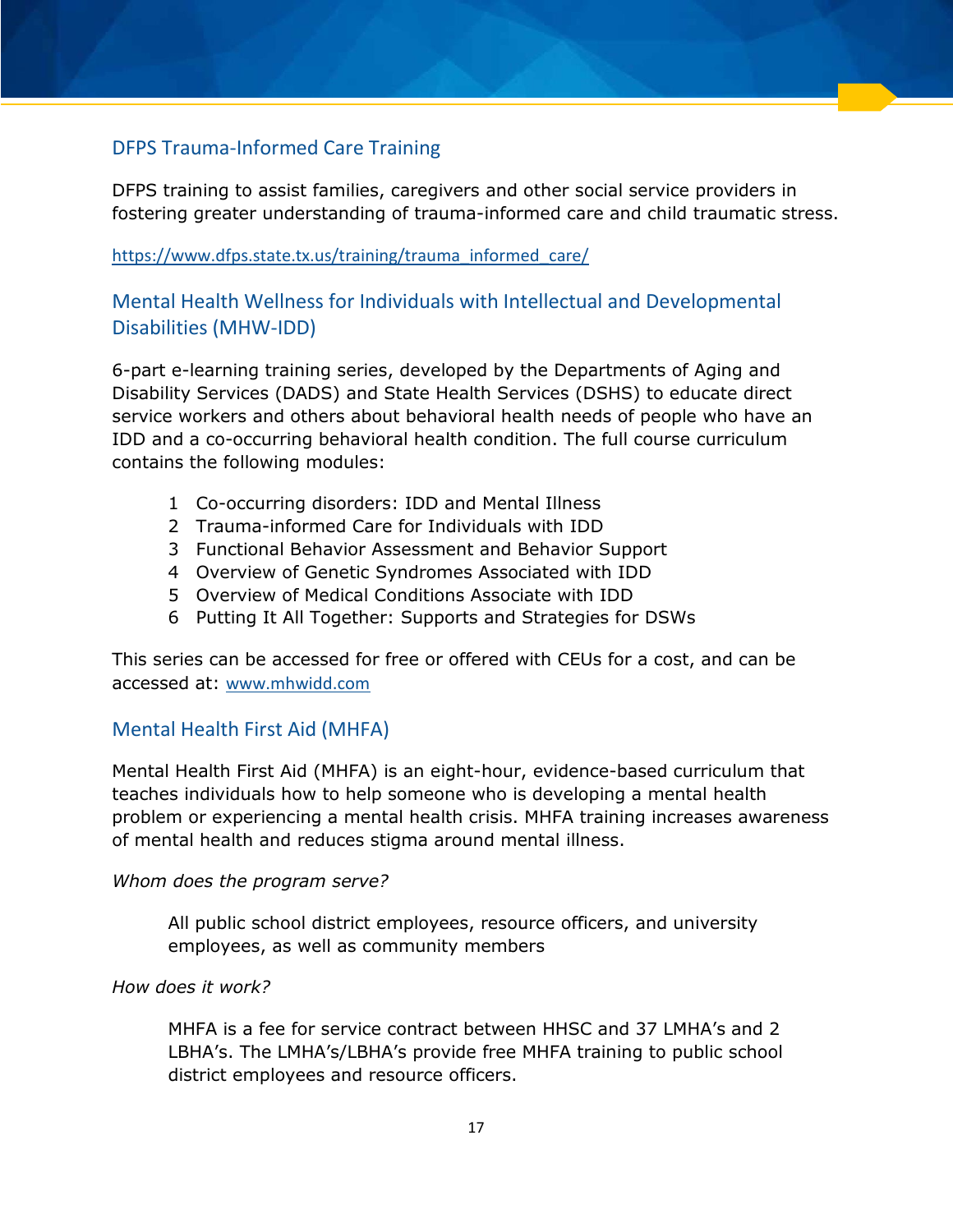*How do you enroll in/apply for the program?* 

Contact your local LMHA/LBHA and request that they provide the training in your area. You can also look on line at <http://www.mentalhealthfirstaid.org/cs/take-a-course/find-a-course/> to find a course.

## *Build Your Metal Health First Aid Kit*

[https://dev.hhsc.texas.gov/about-hhs/communications-events/news/2016/08/build](https://dev.hhsc.texas.gov/about-hhs/communications-events/news/2016/08/build-your-mental-health-first-aid-kit)[your-mental-health-first-aid-kit](https://dev.hhsc.texas.gov/about-hhs/communications-events/news/2016/08/build-your-mental-health-first-aid-kit)

## <span id="page-18-0"></span>Texas Health Steps

Texas Health Steps' award-winning online program offers FREE CE courses for primary care providers and other health professionals. These courses offer updated clinical, regulatory, and best practice guidelines for a range of preventive health, oral health, mental health, and case management topics.

<http://www.txhealthsteps.com/cms/>

## <span id="page-18-1"></span>TJJD Webinar Training Opportunities

For archived TJJD webinar training opportunities and podcasts, go to:

<https://www.tjjd.texas.gov/regionaltraining/traininglinks.aspx>

#### <http://www.tjjd.texas.gov/regionaltraining/webinars.aspx>

Topics include information about special education services in juvenile justice settings and many other juvenile justice topics. Additionally, TJJD provides information about forty-five prevention programs operated by probation departments.

## <span id="page-18-2"></span>Evidence Based and Best Practices- Schools

Information on current policies, evidence-based practices, promising practices and general resources for schools.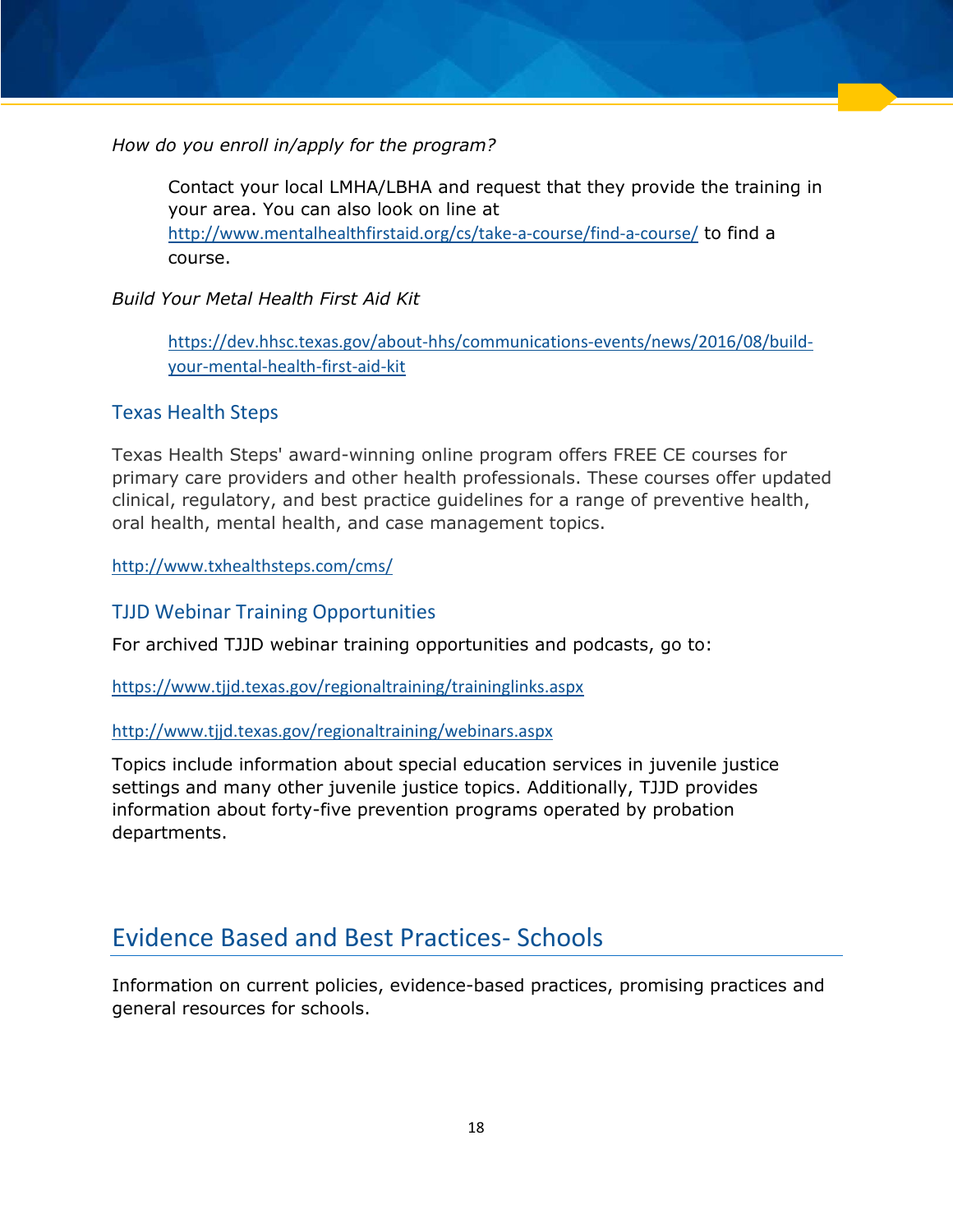#### <span id="page-19-0"></span>Hope Squad

Hope Squads seek to reduce self-destructive behavior and youth suicide by training, building, and creating change in schools and communities. The Hope Squad program is a school-based peer support team that partners with local mental health agencies. Peers select students who are trustworthy and caring individuals to join the Hope Squad. Squad members are trained to watch for at-risk students, provide friendship, identify suicide-warning signs, and seek help from adults. [https://hopesquad.com/\[hopesquad.com](https://hopesquad.com/%5bhopesquad.com)

## <span id="page-19-1"></span>Positive Behavior Interventions and Supports (PBIS)

#### <span id="page-19-2"></span>**Texas Behavior Support Network (TEA)**

The goal of the Texas Behavior Support (TBS) Network is to create a system of PBIS for students with disabilities and all students attending Texas public schools. Although the original focus of TBS was to support the behavior needs of students with disabilities, it quickly became evident in examining the newly expanding Positive Behavioral Interventions and Support (PBIS) model that in order to address the needs of children in special education, prevention interventions had to be implemented for all students. Therefore, the TBS Network adopted PBIS as its philosophical foundation and supports all three tiers of the model, including school-wide and classroom.

<http://www.txbehaviorsupport.org/>

## <span id="page-19-3"></span>Response to Intervention (RTI) - TEA

Response to Intervention (RtI) is an approach that schools use to help all students, including struggling learners. The RtI approach gives Texas students opportunities to learn and work at their grade level. The idea is to help all students be successful.

#### <http://tea.texas.gov/index2.aspx?id=2147500224>

#### <span id="page-19-4"></span>Restorative Justice / Restorative Practices

Restorative Discipline Practices (RDP) in Texas began in the Fall of 2015. The Texas Education Agency partnered with the Institute for Restorative Justice and Restorative Dialogue at The University of Texas at Austin School of Social Work to participate in a statewide roll out.

The approach fosters belonging over exclusion, social engagement over control, and meaningful accountability over punishment. It is a trauma-informed practice.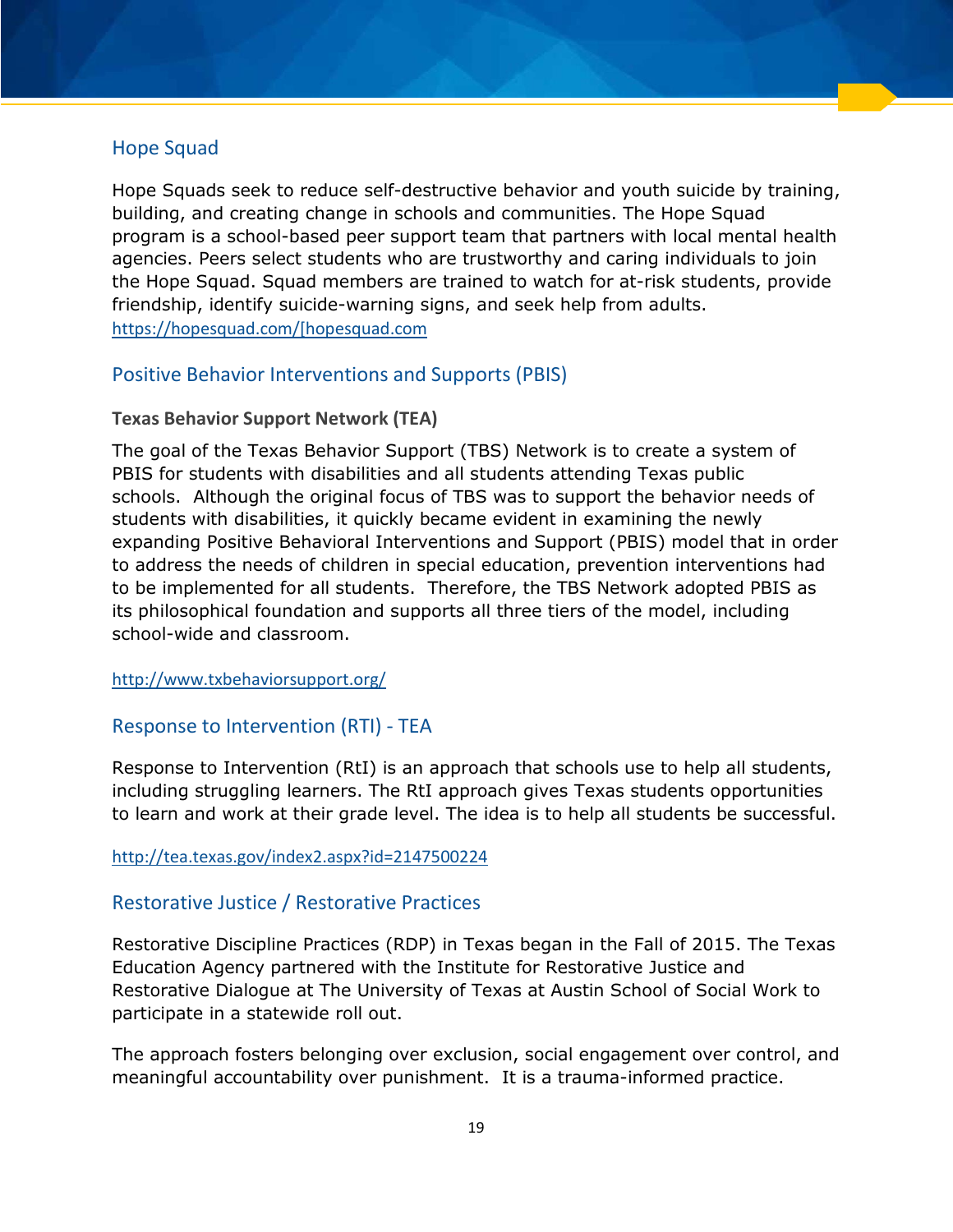#### *Integrating Positive and Restorative Practices to Supporting Student*

**Behavior** is a training available at the 20 ESCs that has been designed to help schools develop RD practices within a Positive Behavior Interventions and Supports (PBIS) framework.

For more information visit:

Texas Education Agency: [http://tea.texas.gov/Restorative\\_Discipline/](http://tea.texas.gov/Restorative_Discipline/)

## <span id="page-20-0"></span>TRAUMA-Informed Practices for Schools

Below are links to a selection of state and national resources that provide information on the impact of trauma on learning. Research has found that adverse childhood experiences negatively impact child development tasks, self-regulation, coping and other important skills which subsequently impact learning. Some of the resources document the positive prevention benefits on factors such as improved school discipline when implementing whole-school supports that build resilience and provide protective factors in the school environment. Other resources describe interventions that are specifically designed and effective for supporting traumatized children. Data reveals that through a mix of trauma-informed practices and strategies that schools can better promote the mental health and learning of all students by using a trauma-informed lens.

**The Heart of Learning and Teaching: Compassion, Resiliency, and Academic Success:** 

<http://k12.wa.us/CompassionateSchools/HeartofLearning.aspx>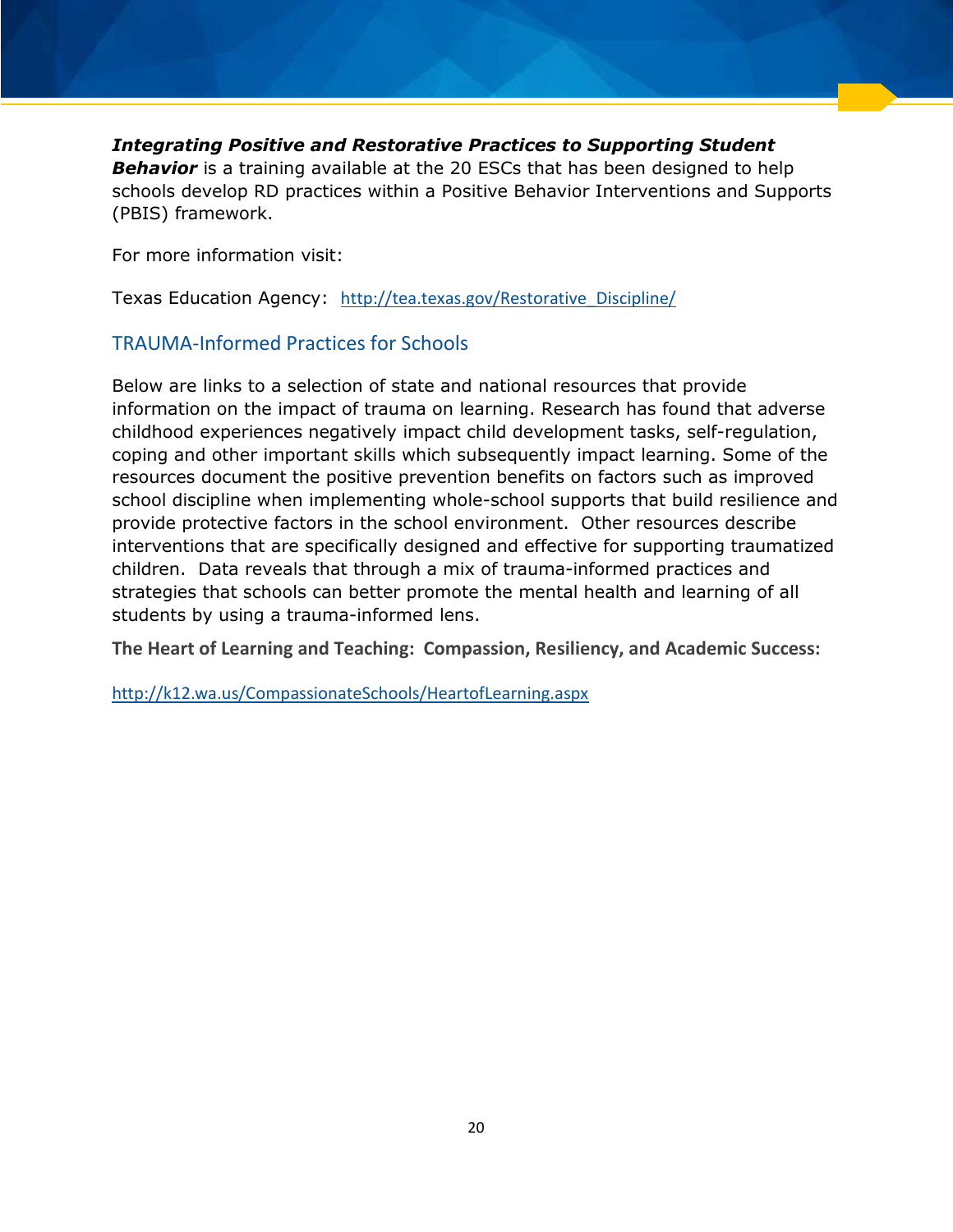<span id="page-21-0"></span>**Cognitive Behavioral Intervention for Trauma in Schools:** 

<https://cbitsprogram.org/>

<span id="page-21-1"></span>**Trust-Based Relational Intervention:** 

<https://child.tcu.edu/about-us/tbri/>

<span id="page-21-2"></span>**National Child Traumatic Stress Network - Child Trauma Toolkit for Educators**  <http://www.nctsn.org/resources/audiences/school-personnel/trauma-toolkit>

**Education Law Center – Unlocking the Door to Learning: Trauma Informed Classrooms & Transformational Schools:** 

[https://www.elc-pa.org/wp-content/uploads/2015/06/Trauma-Informed-in-Schools-](https://www.elc-pa.org/wp-content/uploads/2015/06/Trauma-Informed-in-Schools-Classrooms-FINAL-December2014-2.pdf)[Classrooms-FINAL-December2014-2.pdf](https://www.elc-pa.org/wp-content/uploads/2015/06/Trauma-Informed-in-Schools-Classrooms-FINAL-December2014-2.pdf)

<span id="page-21-3"></span>**Positive Behavior Interventions and Supports – Interconnected Systems:**  <https://www.pbis.org/school/school-mental-health/interconnected-systems>

<span id="page-21-4"></span>**Resilience, Where Does It Come From?** By Bruce Perry. <http://www.scholastic.com/browse/article.jsp?id=3746847>

**Center for Mental Health in Schools and Student Learning Supports**: <http://www.smhp.psych.ucla.edu/>

<span id="page-21-5"></span>**The Trauma and Learning Policy Initiative's (TLPI), Helping Traumatized Children Learn**

TLPIs mission is to ensure that children traumatized by exposure to family violence and other adverse childhood experiences succeed in school. If you are interested in joining a learning community with other educators, schools and districts that are embarking on the process of creating trauma-sensitive schools, Join Our Learning Community.

<https://traumasensitiveschools.org/>

<https://massadvocates.org/tlpi/>

## <span id="page-21-6"></span>Social and Emotional Learning

Social and Emotional Learning is part of a trauma-informed approach to prevention and intervention. The Collaborative for Academic, Social, and Emotional Learning (CASEL) Website has many resources on research, policy and programs on SEL for schools.

The Guide shares best-practice guidelines for district and school teams on how to select and implement SEL programs: <http://www.casel.org/guide>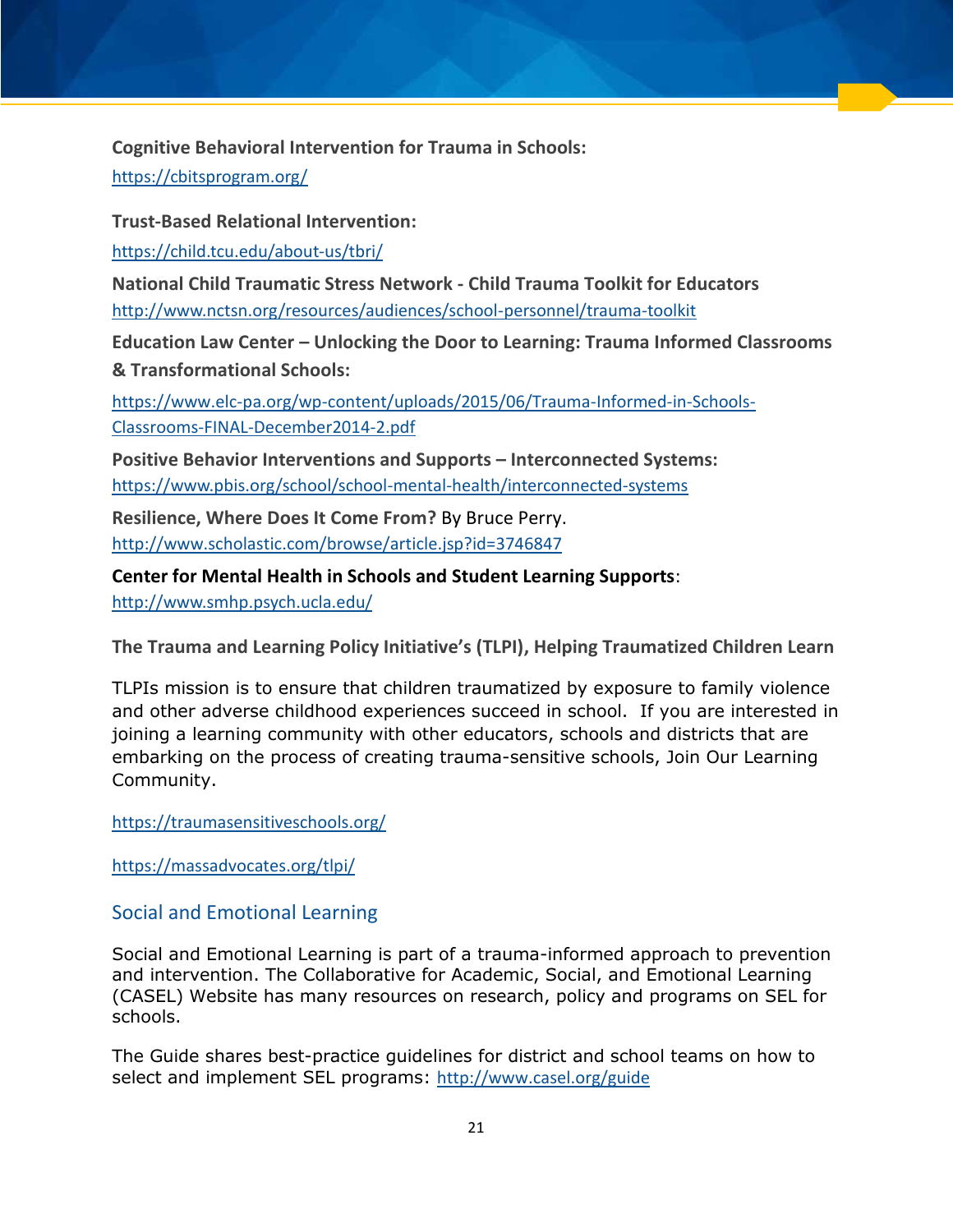The Evidence Base for How We Learn – Supporting Student's Social, Emotional, and Academic Development (September 2017):

[https://assets.aspeninstitute.org/content/uploads/2017/09/SEAD-Research-Brief-](https://assets.aspeninstitute.org/content/uploads/2017/09/SEAD-Research-Brief-9.12_updated-web.pdf)[9.12\\_updated-web.pdf](https://assets.aspeninstitute.org/content/uploads/2017/09/SEAD-Research-Brief-9.12_updated-web.pdf)

## <span id="page-22-0"></span>Dropout Prevention Resources

The National Center for Pyramid Model Innovations is funded by the U.S. Department of Education, Office of Special Education Programs to assist states and programs in their implementation of sustainable systems for the implementation of the Pyramid Model for Supporting Social Emotional Competence in Infants and Young Children within early intervention and early education programs with a focus on promoting the social, emotional, and behavioral outcomes of young children birth to five, reducing the use of inappropriate discipline practices, promoting family engagement, using data for decision-making, integrating early childhood and infant mental health consultation and fostering inclusion. <http://challengingbehavior.cbcs.usf.edu/>

<span id="page-22-1"></span>**The Institute of Education Sciences: What Works Clearinghouse.** 

This resource provides research, practice guides and intervention reports for dropout prevention and evidenced-based decision making. <http://ies.ed.gov/ncee/wwc/>

<span id="page-22-2"></span>**Effective Strategies for Dropout Prevention.** 

The National Dropout Prevention Center/Network provides research and resources on effective strategies for dropout prevention. [http://dropoutprevention.org/effective](http://dropoutprevention.org/effective-strategies/)[strategies/](http://dropoutprevention.org/effective-strategies/)

<span id="page-22-3"></span>**What Works and What Does Not? Benefit-Cost Findings from Washington State Institute for Public Policy (WSIPP).** 

 A benefit-cost analysis on prevention programs by the Washington State Institute for Public Policy (WSIPP). [http://www.wsipp.wa.gov/ReportFile/1602/Wsipp\\_What-Works](http://www.wsipp.wa.gov/ReportFile/1602/Wsipp_What-Works-and-What-Does-Not-Benefit-Cost-Findings-from-WSIPP_Report.pdf)[and-What-Does-Not-Benefit-Cost-Findings-from-WSIPP\\_Report.pdf](http://www.wsipp.wa.gov/ReportFile/1602/Wsipp_What-Works-and-What-Does-Not-Benefit-Cost-Findings-from-WSIPP_Report.pdf)

#### <span id="page-22-4"></span>**Blueprints for Healthy Youth Development**

This is a project of the Center for the Study and Prevention of Violence at the University of Colorado that serves as a resource for governments, foundations, businesses, and other organizations trying to make informed judgments about investments in evidence-based prevention and intervention programs that are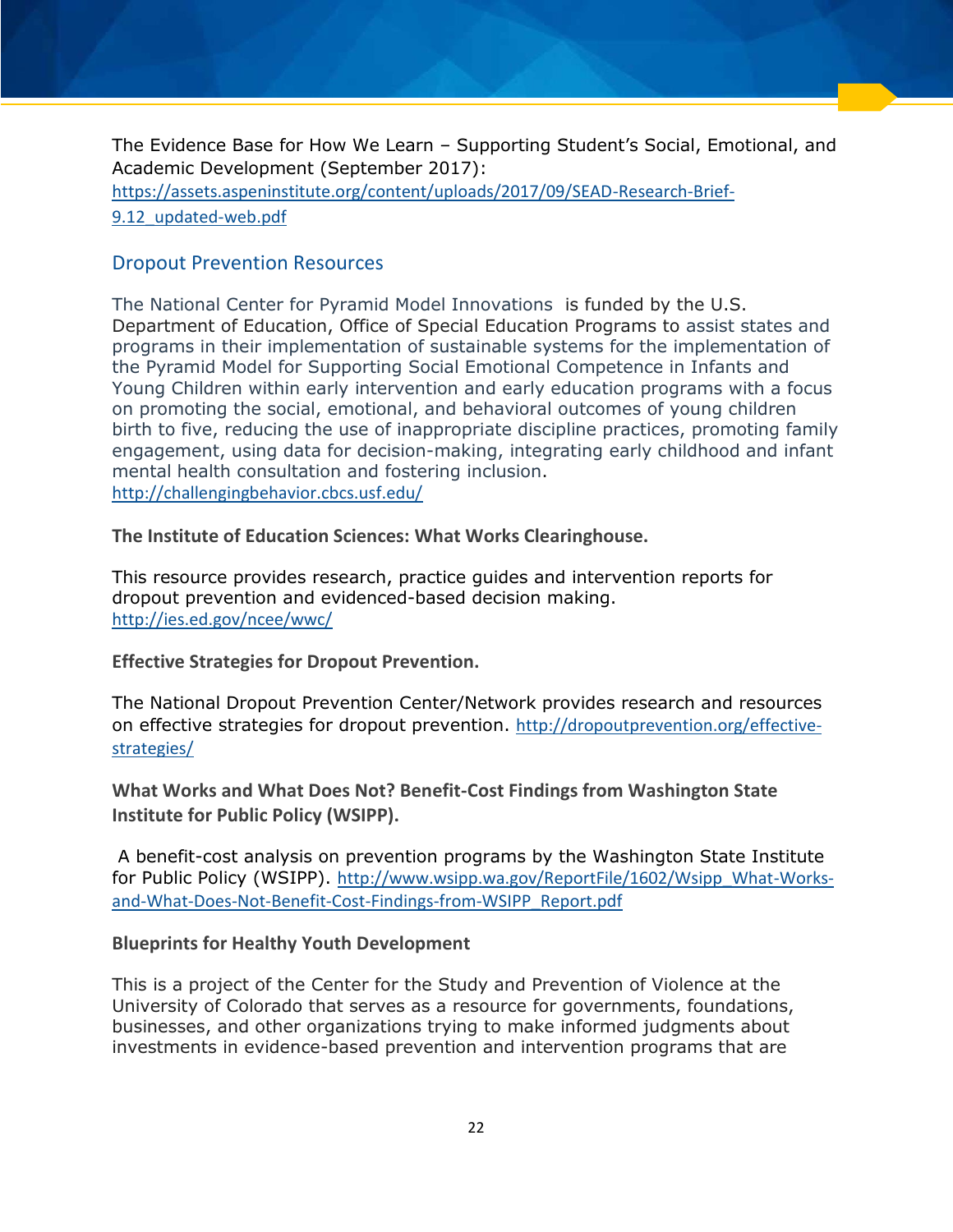effective in reducing antisocial behavior and promoting a healthy course of youth development. <http://www.colorado.edu/cspv/blueprints/>

### <span id="page-23-0"></span>Evidence-Based Practices – Juvenile Justice

Click [HERE](http://jjie.org/hub/evidence-based-practices/) to find an overview of key juvenile justice issues and reform trends relating to evidence-based practices and links to information on each one, as well as the most recent research, cutting-edge reforms, model policies, links to experts, and toolkits to take action

#### <span id="page-23-1"></span>**Juvenile Justice Evidence Based Practices**

In the juvenile justice arena, the term "evidence-based practices" generally refers to programs, practices, and policies that have been rigorously evaluated and shown to be effective at preventing or reducing youth crime

<http://jjie.org/hub/evidence-based-practices/>

- [Intensive Family-based Treatment](http://jjie.org/hub/mental-health-and-substance-abuse/reform-trends/#73)
- [Psychosocial Therapies](http://jjie.org/hub/mental-health-and-substance-abuse/reform-trends/#77)
- [Medication Therapies](http://jjie.org/hub/mental-health-and-substance-abuse/reform-trends/#79)
- [Trauma-informed Care](http://jjie.org/hub/mental-health-and-substance-abuse/reform-trends/#80)
- [Evidence based tools](http://jjie.org/hub/mental-health-and-substance-abuse/mental-health-glossary/#practices)

### <span id="page-23-2"></span>**The Office of Juvenile Justice and Delinquency Prevention's Model Programs Guide (MPG)**

This office is designed to assist practitioners and communities in implementing evidence-based prevention and intervention programs that cover the entire continuum of youth services from prevention through sanctions to reentry. <http://www.ojjdp.gov/mpg/>

#### <span id="page-23-3"></span>**Office of Juvenile Justice and Delinquency Prevention (OJJDP)**

OJJDP provides a resources for effective and promising model intervention programs. <http://www.ojjdp.gov/mpg/Topic>

<span id="page-23-4"></span>**CrimeSolutions.gov.** 

The National Institute of Justice provides a library on effective and promising delinquency prevention programs. <https://www.crimesolutions.gov/TopicDetails.aspx?ID=62#practice>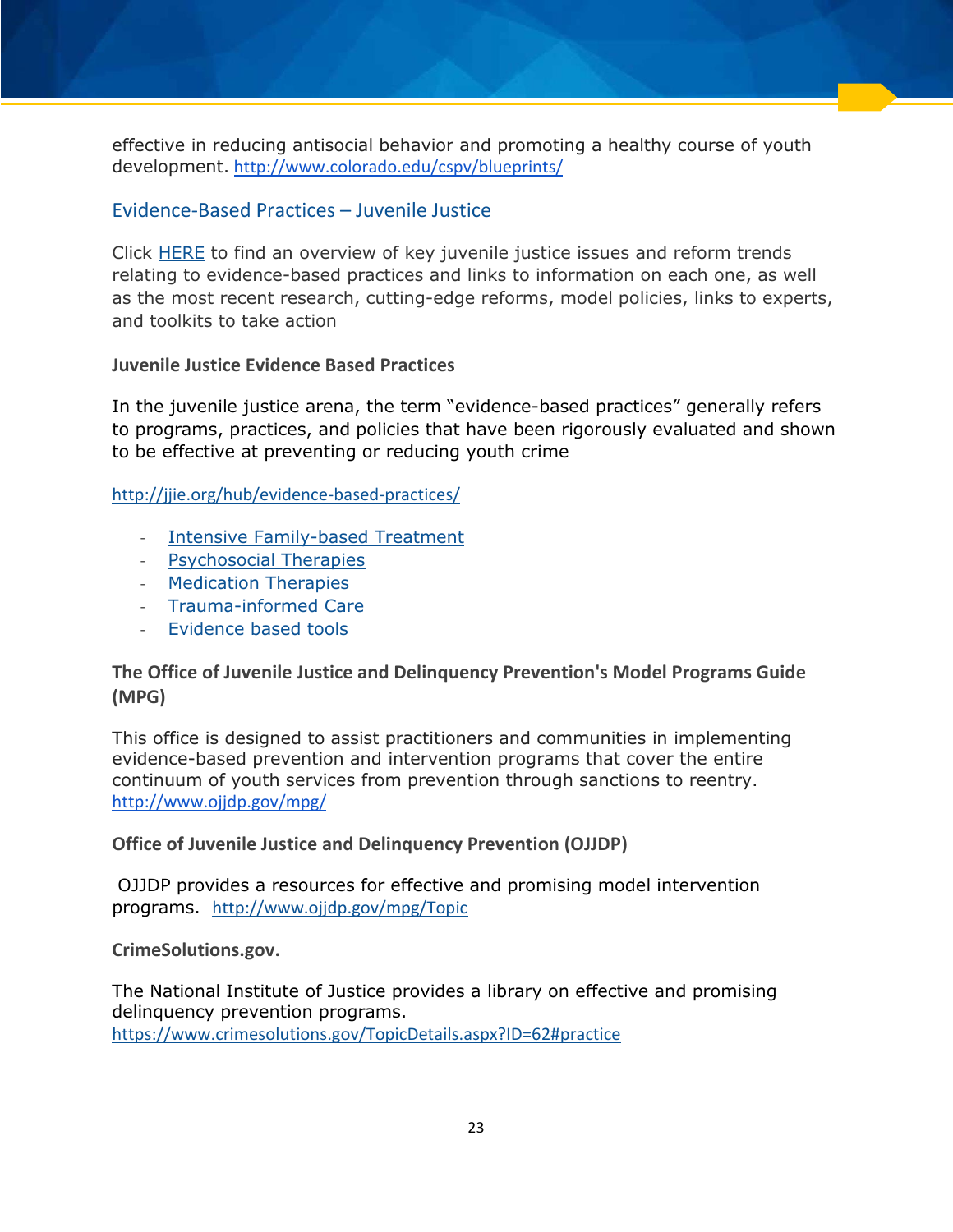## <span id="page-24-0"></span>Community Resources, Information and Campaigns

## <span id="page-24-1"></span>Building Bridges

Building Bridges is a national initiative working to identify and promote practice and policy that will create strong and closely coordinated partnerships and collaborations between families, youth, community - and residentially - based treatment and service providers, advocates and policy makers to ensure that comprehensive mental health services and supports are family-driven, youthguided, strength-based, culturally and linguistically competent, individualized, evidence and practice-informed, and consistent with the research on sustained positive outcomes. [Http://www.buildingbridges4youth.org/](http://www.buildingbridges4youth.org/)

## <span id="page-24-2"></span>Children's Advocacy Centers of Texas

Children's Advocacy Centers™ of Texas, Inc. (CACTX) is the statewide membership association representing all local children's advocacy centers in the Lone Star state. The mission of Children's Advocacy Centers of Texas, Inc. (CACTX) is to restore the lives of abused children by supporting children's advocacy centers (CACs) in partnership with local communities and agencies investigating and prosecuting child abuse.

<http://www.cactx.org/>

## <span id="page-24-3"></span>Childhelp

[Childhelp®](https://www.childhelp.org/) exists to meet the physical, emotional, educational, and spiritual needs of abused, neglected, and at-risk children. Focus is on advocacy, prevention, treatment, and community outreach. This hotline offers crisis intervention in 140 languages, information, literature, and referrals to thousands of emergency, social service, and support resources.

#### <https://www.childhelp.org/>

## <span id="page-24-4"></span>Community Resource Coordination Groups (CRCGs)

Community Resource Coordination Groups (CRCGs) are county-level groups comprised of representatives from state agencies and community partners. CRCGs serve children, youth, adults, and families with complex needs, whose needs cannot be met by one single agency. CRCGs partner with individuals and families to create an integrated Individual Service Plan (ISP) that coordinates services. CRCGs serve the following age groups: Children and youth: 22 and younger; Adults: 18 and older; Families: All ages.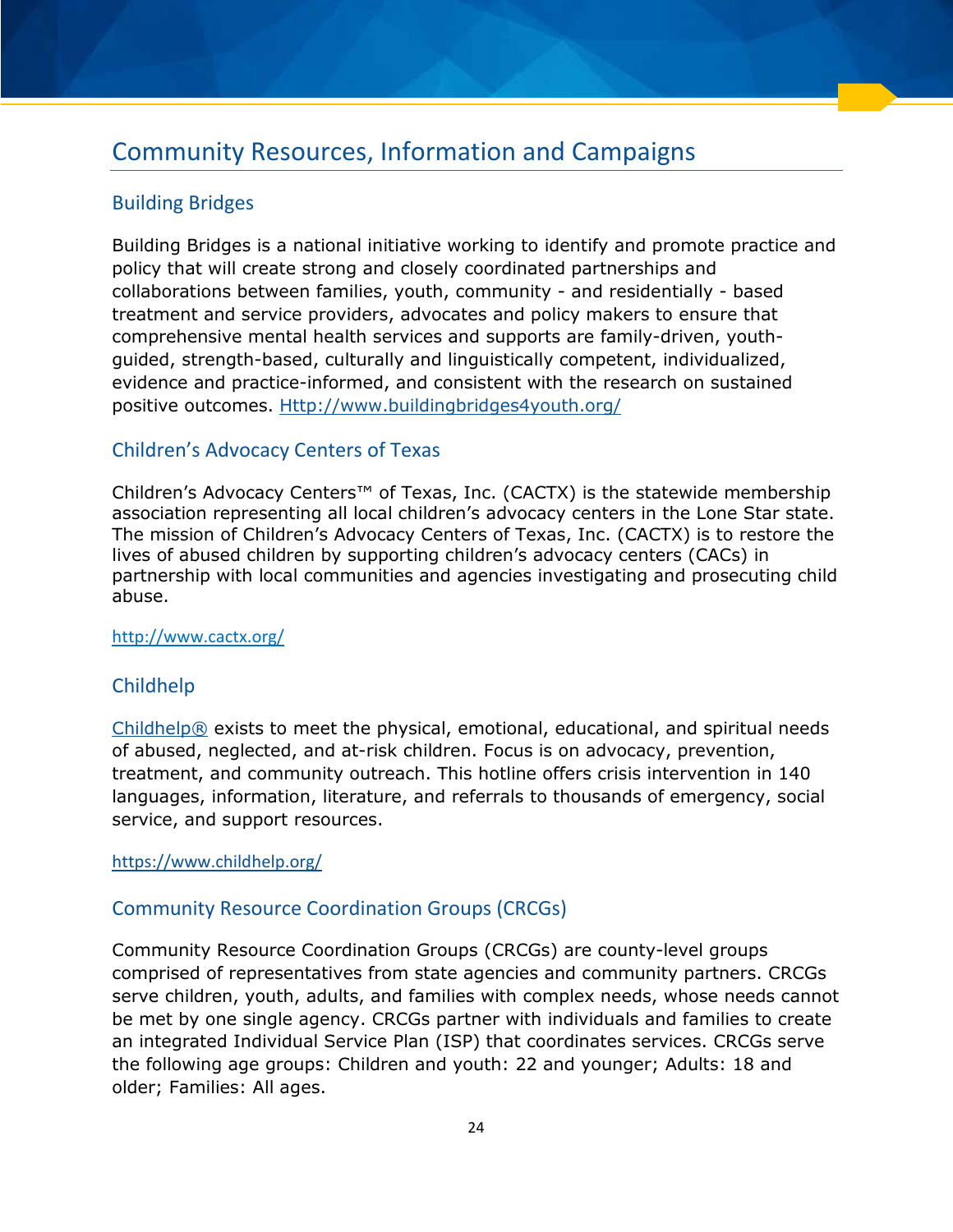There are approx. 140 CRCGs serving most of Texas's 254 counties. The contact information for local CRCG can be found using the search function on the [website.](https://crcg.hhs.texas.gov/)

For more information, please visit the website at: [https://crcg.hhs.texas.gov](https://crcg.hhs.texas.gov/)*.* If you have additional questions about the CRCG program contact the State CRCG Office at: 512-206-5255.

### <span id="page-25-0"></span>Creating a Culture of Care

Help For Parents. Hope for Kids (for parents)

It's not easy being a parent. Here you will learn where to find the help you need to begin your journey towards becoming a healthier, happier family. Parents and caregivers can find local resources in their communities.

<http://www.helpandhope.org/>

#### <span id="page-25-1"></span>Disability Information and Referral Center: A Guide to Transition Resources

Transition aged-youth seeking long term education resources, access the Disability and Information Resource Center (DIRC) using the following weblink: <https://www.tsl.texas.gov/tbp/dirc/transitionguide.html>

#### <span id="page-25-2"></span>Disability Rights Texas

Protection and advocacy agencies (P&As) were created in the early 1970s, following a media investigation of Willowbrook, a New York State institution for children with mental disabilities. The press exposed deplorable conditions and inhumane treatment of residents at the government-run institution. In response, Congress passed legislation in 1975 designating an organization within each state to protect and advocate for the rights of people with disabilities. Disability Rights Texas opened its doors in 1977 with the mission of helping people with disabilities understand and exercise their rights under the law, ensuring their full and equal participation in society. For more information regarding services they provide, please click [HERE.](https://www.disabilityrightstx.org/)

Please use the following link to request help and/or make a referral: <https://securec24.ezhostingserver.com/drtx-org/WebIntake/>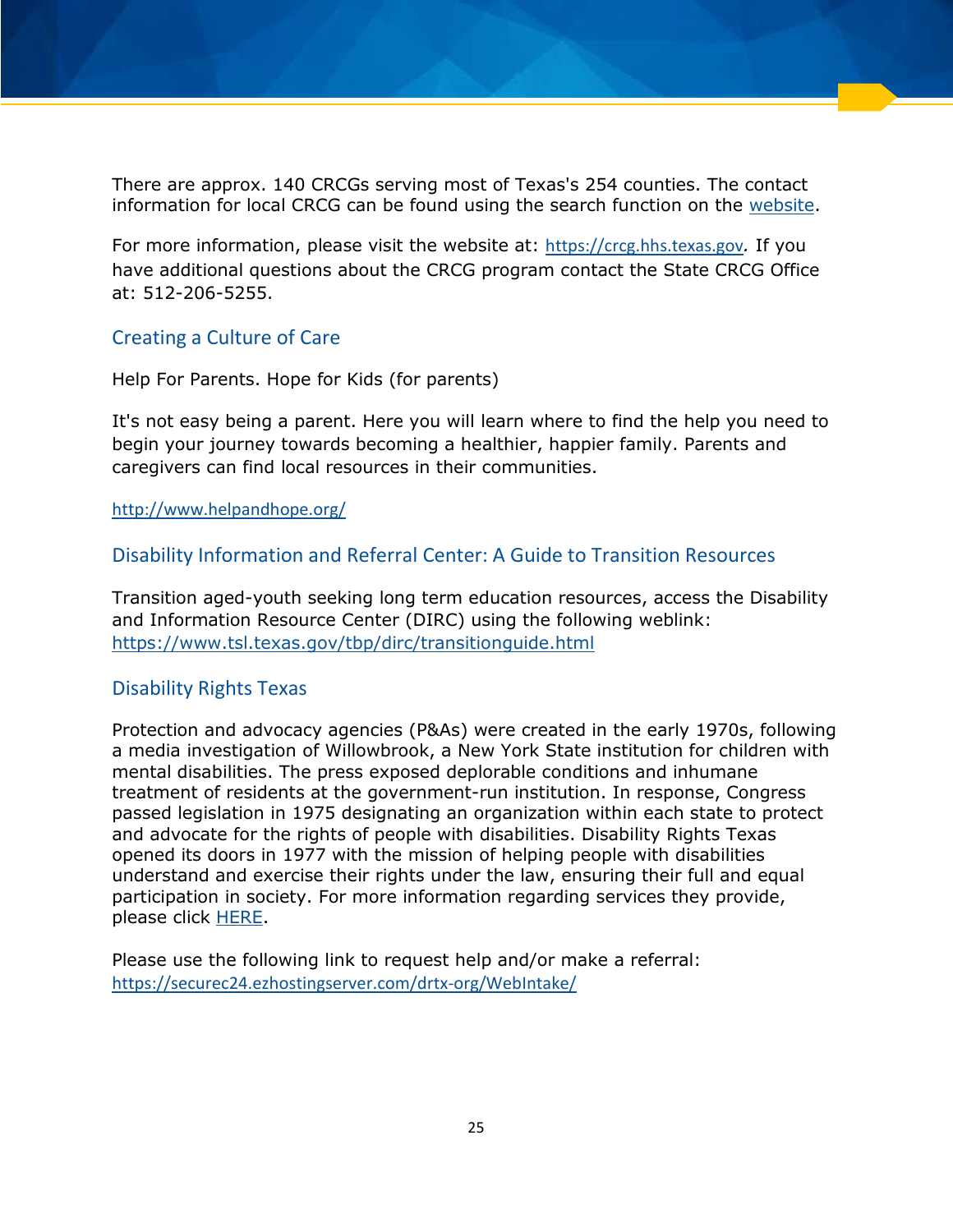For more information regarding advocacy resources for transition aged youth, please use the following link: [https://www.olmsteadrights.org/self-helptools/advocacy](https://www.olmsteadrights.org/self-helptools/advocacy-resources/item.6509-Texas_Disability_Resources_and_Advocacy_Organizations)[resources/item.6509-Texas\\_Disability\\_Resources\\_and\\_Advocacy\\_Organizations](https://www.olmsteadrights.org/self-helptools/advocacy-resources/item.6509-Texas_Disability_Resources_and_Advocacy_Organizations)

#### <span id="page-26-0"></span>Drop the Stigma

Drop the Stigma is a campaign designed by and for youth of color that seeks to make starting conversations about mental health easier. This is so important because the fact of the matter is that youth are experts on their own mental health needs and know what kinds of solutions are going to work best.

#### <span id="page-26-1"></span><http://www.dropthestigma.org/>

#### [Hogg Foundation](http://hogg.utexas.edu/)

Sign up [HERE](http://hogg.utexas.edu/) for a host of Mental Health resources. You can sign up for Mental Health Daily to receive a daily or weekly digest of mental health news directly in your inbox. You can also find the Hogg Blog, podcasts, publications, videos, and news releases.

#### <span id="page-26-2"></span>MentalHealthTX.Org

Website provides both State and National information and resources for mental health and substance use disorders.

#### <span id="page-26-3"></span><https://mentalhealthtx.org/>

#### National Alliance of Mental Illness (NAMI) Texas

NAMI Texas has a variety of [education and support programs](http://namitexas.org/education-support/) directed to individuals living with mental illness, family members, friends, professionals, other stake holders, and the community at large to address the mental health needs of Texans. NAMI Texas works to inform the public about mental illness by distributing information about mental illness through every means of communication. Interviews are produced on television, stories are featured in newspapers, brochures are produced and distributed, referrals are provided and newsletters and other publications are utilized.

#### <https://namitexas.org/about-us/>

Texas Information Helpline: For information and referral services; (800) 273-8255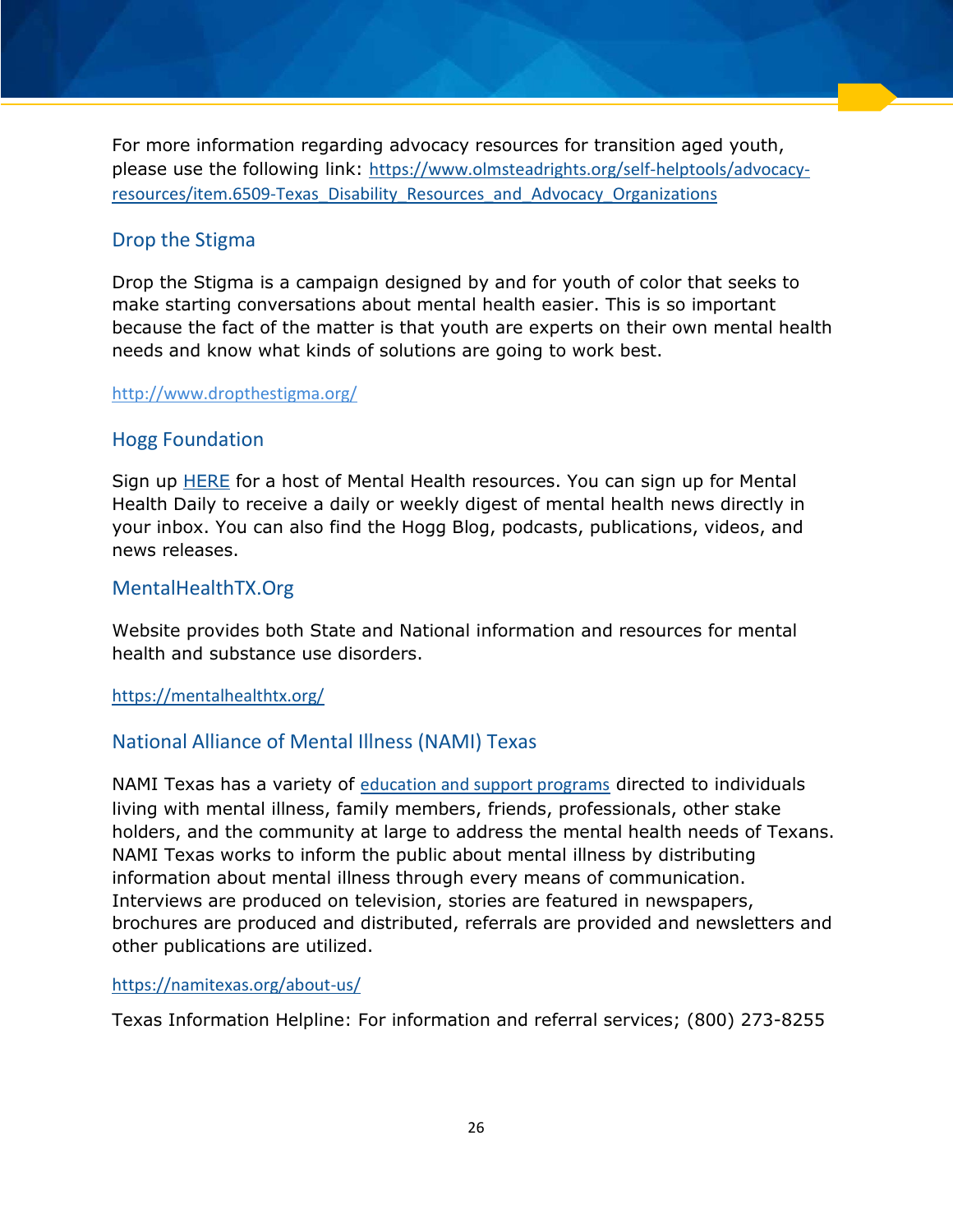## <span id="page-27-0"></span>National Child Traumatic Stress Network

The National Child Traumatic Stress Network (NCTSN) website provides comprehensive information, resources, and toolkits related to childhood trauma. Information is targeted to a variety of audiences, including parents and caregivers, school personnel, military children and families, media, professionals, MH and SU treatment providers, and policy makers.

Specific topics include child welfare, culture and trauma, economic stress, facts and figures, juvenile justice system, special populations, substance abuse, trauma types, family-youth-provider partnerships, complex trauma, veterans and military families, and secondary traumatic stress, among others. Resources are also provided in Spanish.

Additionally, the website provides calendar of training and events.

#### <http://www.nctsn.org/>

#### <span id="page-27-1"></span>Navigate Life Texas

This website is especially for families and parents of children with disabilities or special health-care needs and is designed to offer support, inspiration, resources, and links to services available. <https://www.navigatelifetexas.org/en>

#### <span id="page-27-2"></span>Partners Resource Network

Partners Resource Network (PRN) is a non-profit agency that operates the Texas statewide network of Parent Training and Information Centers that helps parents to:

- Understand their child's [disability;](http://prntexas.org/disabilities/)
- Understand their rights and responsibilities unde[r IDEA;](http://prntexas.org/idea/)
- Obtain and evaluate resources and services;
- IEP: [Participate as team members](http://prntexas.org/the-iep-team/) with professionals in planning services for their children.

PRN offers *Individual assistance* over the phone and in-person to families who have questions about their child's needs; *Workshops for parents and professionals* take place on an ongoing basis throughout Texas; *Resources* such as printed publications and online materials are available on a variety of relevant topics. Services are offered at no cost.

#### [FACT SHEETS](http://prntexas.org/fact-sheets/)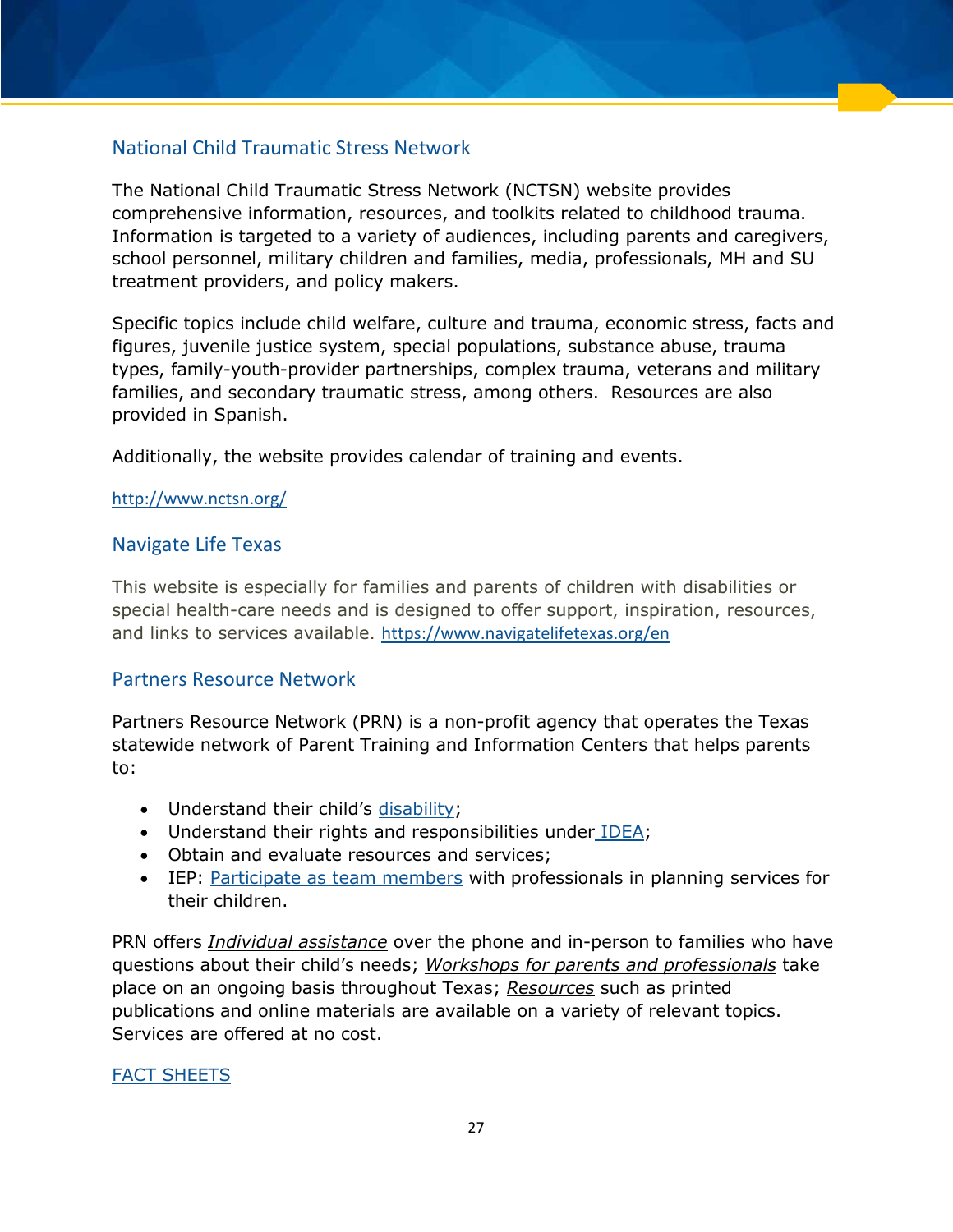[www.partnerstx.org](http://www.partnerstx.org/) 1-800-866-4726 Email: [partnersresource@sbcglobal.net](mailto:partnersresource@sbcglobal.net)

#### <span id="page-28-0"></span>Texas Autism Resource and Research Center (TARRC)

The Texas Autism Resource and Research Center (TARRC) is a program of the Texas Health and Human Services Commission (HHSC). The TARRC is a program that supports Texans on the autism spectrum and their families. The TARRC website provides services and resources, community tools, and research on Autism Spectrum Disorder.

#### <https://tarrc.org/>

<span id="page-28-1"></span>**Applied Behavior Analysis (ABA)**  <https://hhs.texas.gov/services/disability/what-applied-behavior-analysis>

### <span id="page-28-2"></span>Texas Military Department Family Support Services

The Texas Military Department Family Support Services (TMDFSS) Branch is the umbrella organization for programs that provide a continuum of care and support services to Service Members and Families during deployment and sustainment operations. TMDFSS provides a variety of mental health, wellness, and resiliency programs for officers, and their families, including Relationship and Family Counseling, Family and Youth Programs, Survivor Outreach Services, Resilience and Suicide Prevention, Transition and Employment Services, Soldier Support Services. You can also find helpful links and resources on their website.

*For assistance call: 1-800-252-8032*

[https://tmd.texas.gov/family-support-service.](https://tmd.texas.gov/family-support-service)

#### <span id="page-28-3"></span>Texas Parent to Parent

Texas Parent to Parent (TxP2P) is committed to improving the lives of Texas children who have disabilities, chronic illness, and/or special health care needs.

<http://www.txp2p.org/>

#### <span id="page-28-4"></span>Texas School Safety Center

The Texas School Safety Center (TxSSC) is an official university-level research center at Texas State University. The TxSSC serves as a clearinghouse for the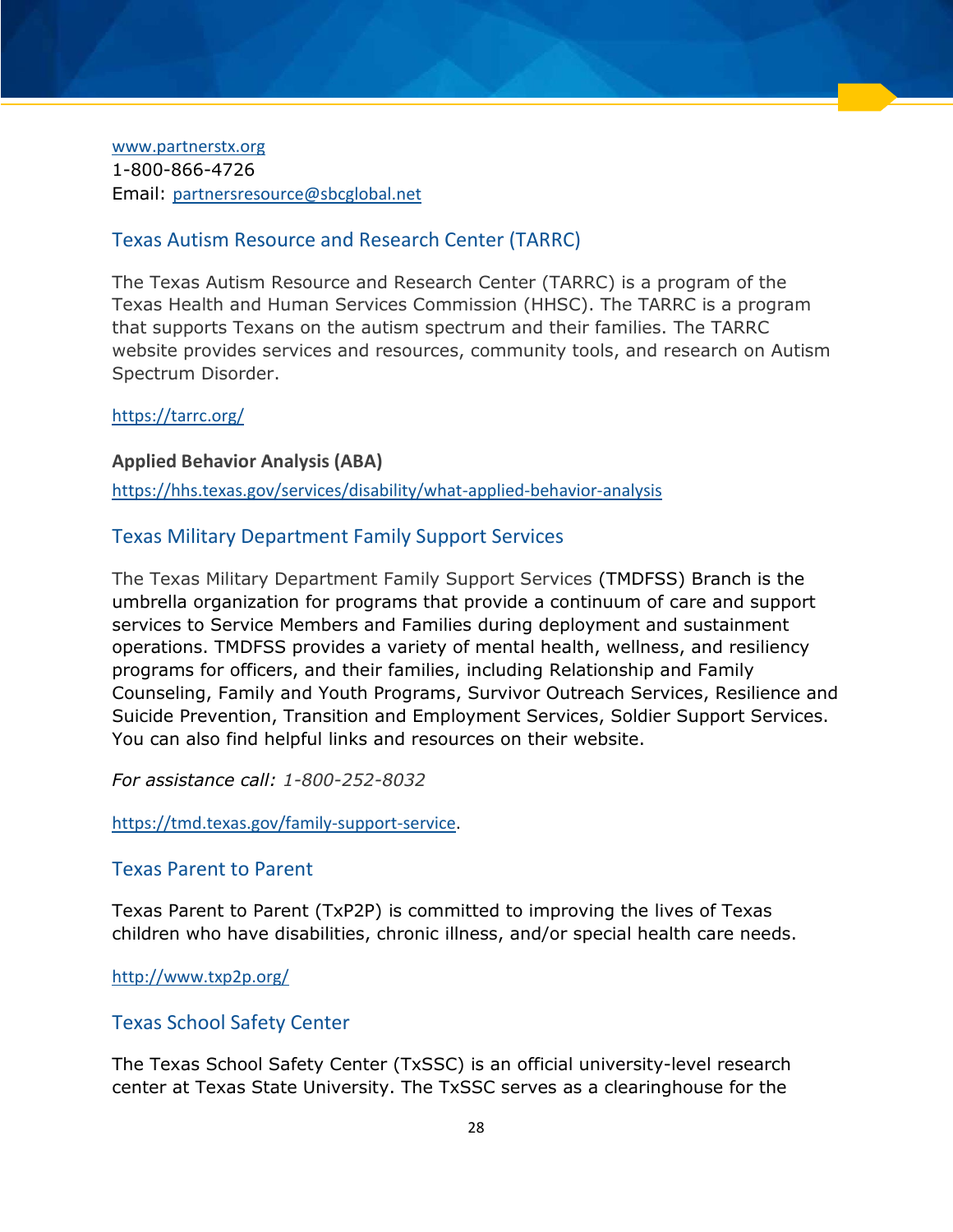dissemination of safety and security information through research, training, and technical assistance for K-12 schools and junior colleges throughout the state of Texas. TxSSC provides resources, education and training for tobacco prevention, digital safety, school safety, bullying, drug use in youth, school violence and youth development. They have a very active youth council and youth leadership development program. Visit their website to find resources, including information, on-line training, and toolkits on a variety of topics related to school safety.

#### <https://txssc.txstate.edu/>

#### <span id="page-29-0"></span>Suicide Prevention Resource Center

This is the most comprehensive website for discovering all suicide prevention resources or programming for parents, families, and people at risk after a suicide attempt. The SPRC covers all populations of people at risk for suicide, all programs, all age groups, all resource toolkits and research articles.

#### <https://www.sprc.org/>

<span id="page-29-1"></span>**A Strategic Planning Approach to Suicide Prevention** 

Locating and Understanding Data for Suicide Prevention (for providers)

<span id="page-29-2"></span><http://training.sprc.org/login/index.php>

[Preventing Suicide in Emergency Department Patients](http://training.sprc.org/course/view.php?id=8) (for healthcare professionals)

#### <span id="page-29-3"></span>**Texas Resilience and Recovery Children's Resources**

This website provides information about Evidence Based and Promising Practices for children's mental health and trauma. You can also access the Family Guide to Children's Mental Health Services; which is a resources created to help people navigate Children's Mental Health System under the Department of State Health Services in Texas.

<https://www.dshs.texas.gov/mhsa/trr/children/>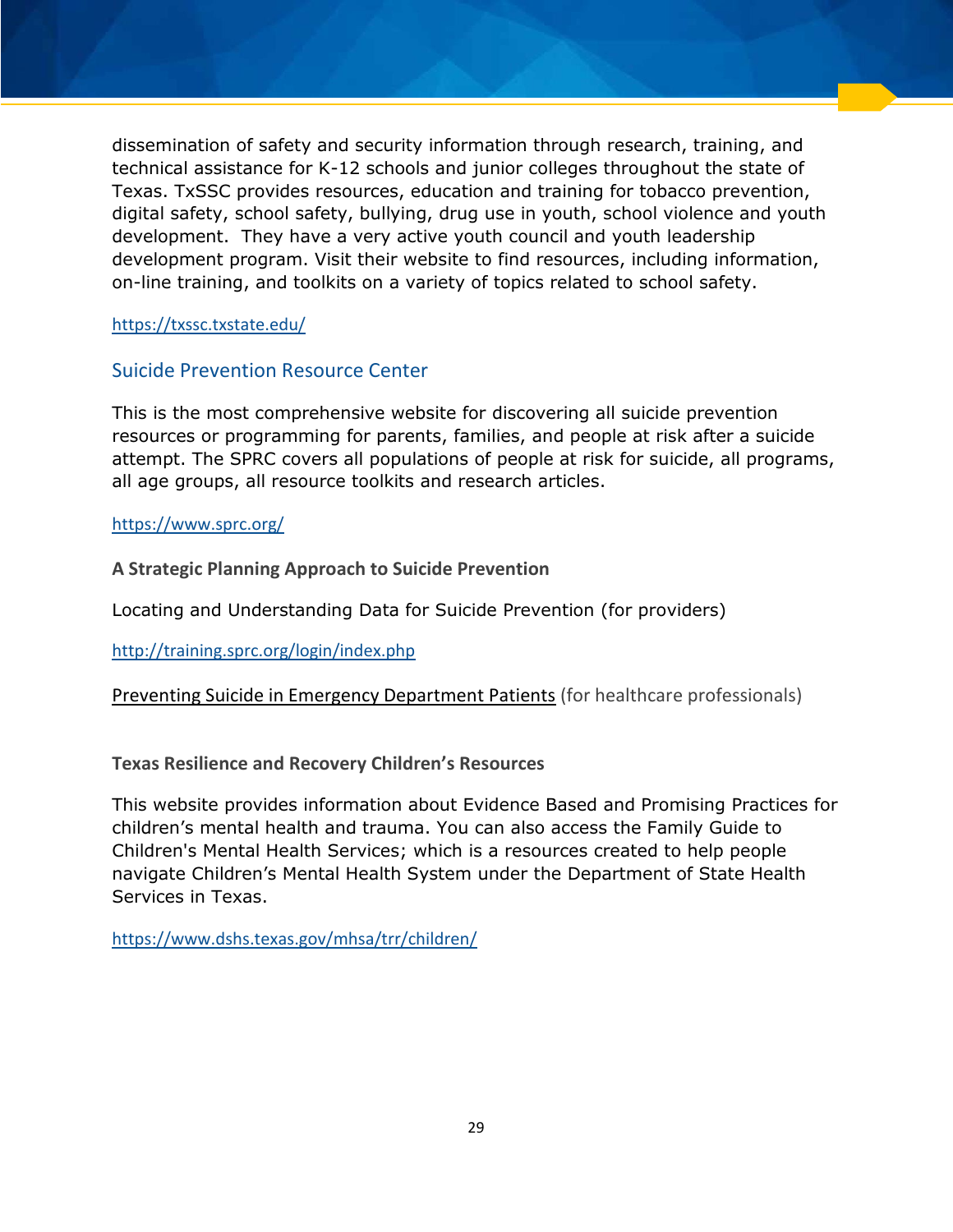## <span id="page-30-0"></span>U.S. Department of Education Guidance on Civil Rights of Students with **Disabilities**

Parent and educator resource guide to section 504 in public elementary and secondary schools (U.S. Department of Education, Office for Civil Rights, December 2016)

<https://www2.ed.gov/about/offices/list/ocr/docs/504-resource-guide-201612.pdf>

<span id="page-30-1"></span>**Dear Colleague Letter: Restraint and Seclusion of Students with Disabilities** 

[https://www2.ed.gov/about/offices/list/ocr/letters/colleague-201612-504-restraint-seclusion](https://www2.ed.gov/about/offices/list/ocr/letters/colleague-201612-504-restraint-seclusion-ps.pdf)[ps.pdf](https://www2.ed.gov/about/offices/list/ocr/letters/colleague-201612-504-restraint-seclusion-ps.pdf) 

<span id="page-30-2"></span>**Fact Sheet: Restraint and Seclusion of Students with Disabilities** 

[https://www2.ed.gov/about/offices/list/ocr/docs/dcl-factsheet-201612-504-restraint](https://www2.ed.gov/about/offices/list/ocr/docs/dcl-factsheet-201612-504-restraint-seclusion-ps.pdf)[seclusion-ps.pdf](https://www2.ed.gov/about/offices/list/ocr/docs/dcl-factsheet-201612-504-restraint-seclusion-ps.pdf) 

<span id="page-30-3"></span>**Dear Colleague Letter and question and answer documents:** 

<https://www2.ed.gov/about/offices/list/ocr/letters/colleague-201612-504-charter-school.pdf>

<span id="page-30-4"></span>**Frequently Asked Questions**

Rights of Students with Disabilities in Public Charter Schools under Section 504 of the Rehabilitation Act of 1973 (United States Department of Education's Office for Civil Rights (OCR))

<https://www2.ed.gov/about/offices/list/ocr/docs/dcl-faq-201612-504-charter-school.pdf>

<span id="page-30-5"></span>**Frequently Asked Questions** 

Rights of Students with Disabilities in Public Charter Schools under the Individuals with Disabilities Education Act (United States Department of Education's Office of Special Education and Rehabilitative Services (OSERS))

<span id="page-30-6"></span><https://www2.ed.gov/policy/speced/guid/idea/memosdcltrs/faq-idea-charter-school.pdf>

Workforce Innovation and Opportunity Act (WIOA)

<http://www.twc.state.tx.us/partners/workforce-innovation-opportunity-act-wioa>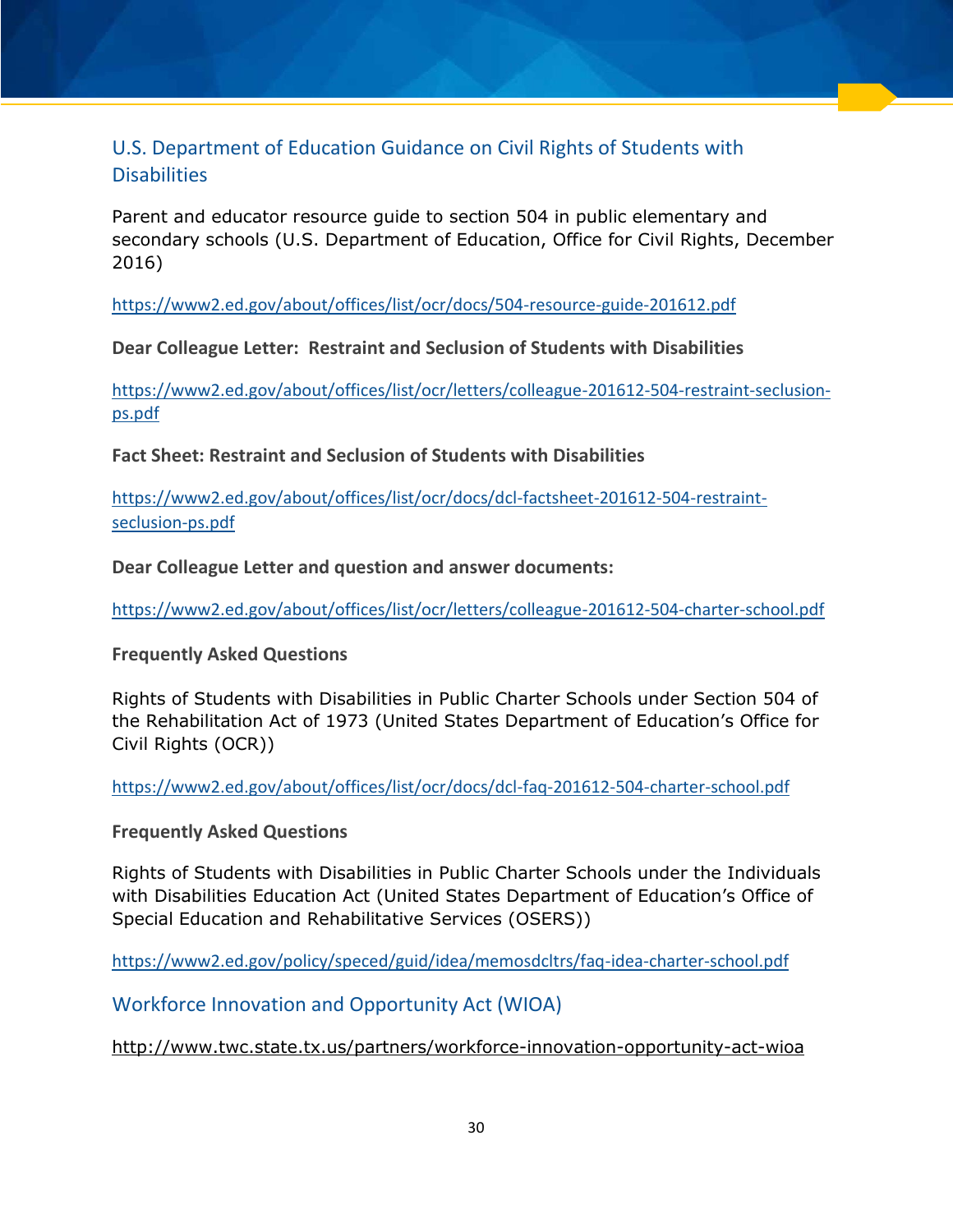## <span id="page-31-0"></span> $2 - 1 - 1$

A free, anonymous social service hotline available 24 hours a day, 7 days a week. No matter where you live in Texas, you can dial 2-1-1 and a trained Specialists will help you find local resources in your community:

- Crisis/Counseling Hotlines National and Local
- Evaluation and Counseling
- Mental Health Education
- Mental Health Services
- Support Groups Addiction, Care and Health, Grief/Loss, and Populations

Select option 8 for local mental health and substance abuse services. Or to navigate 211 [online,](http://www.211texas.org/) click here <http://www.211texas.org/>

## <span id="page-31-1"></span>Agency Information / Websites

<span id="page-31-2"></span>Health and Human Services Commission (HHSC)

<https://hhs.texas.gov/>

<span id="page-31-3"></span>**Office of Mental Health Coordination (OMHC)** 

The OMHC provides oversight for public mental health policy in Texas and is responsible for coordinating the policy and delivery of mental health services throughout the state. The office consults and coordinates with other state agencies, local governments and other entities to ensure there is a statewide, unified approach to the delivery of behavioral health services that allows Texans to have access to care at the right time and place.

[Texas Behavioral Health Strategic Plan](https://hhs.texas.gov/sites/default/files/050216-statewide-behavioral-health-strategic-plan.pdf) (pdf.)

<https://mentalhealthtx.org/>

[https://hhs.texas.gov/services/health/mental-health-substance-abuse/office-mental-health](https://hhs.texas.gov/services/health/mental-health-substance-abuse/office-mental-health-coordination)[coordination](https://hhs.texas.gov/services/health/mental-health-substance-abuse/office-mental-health-coordination)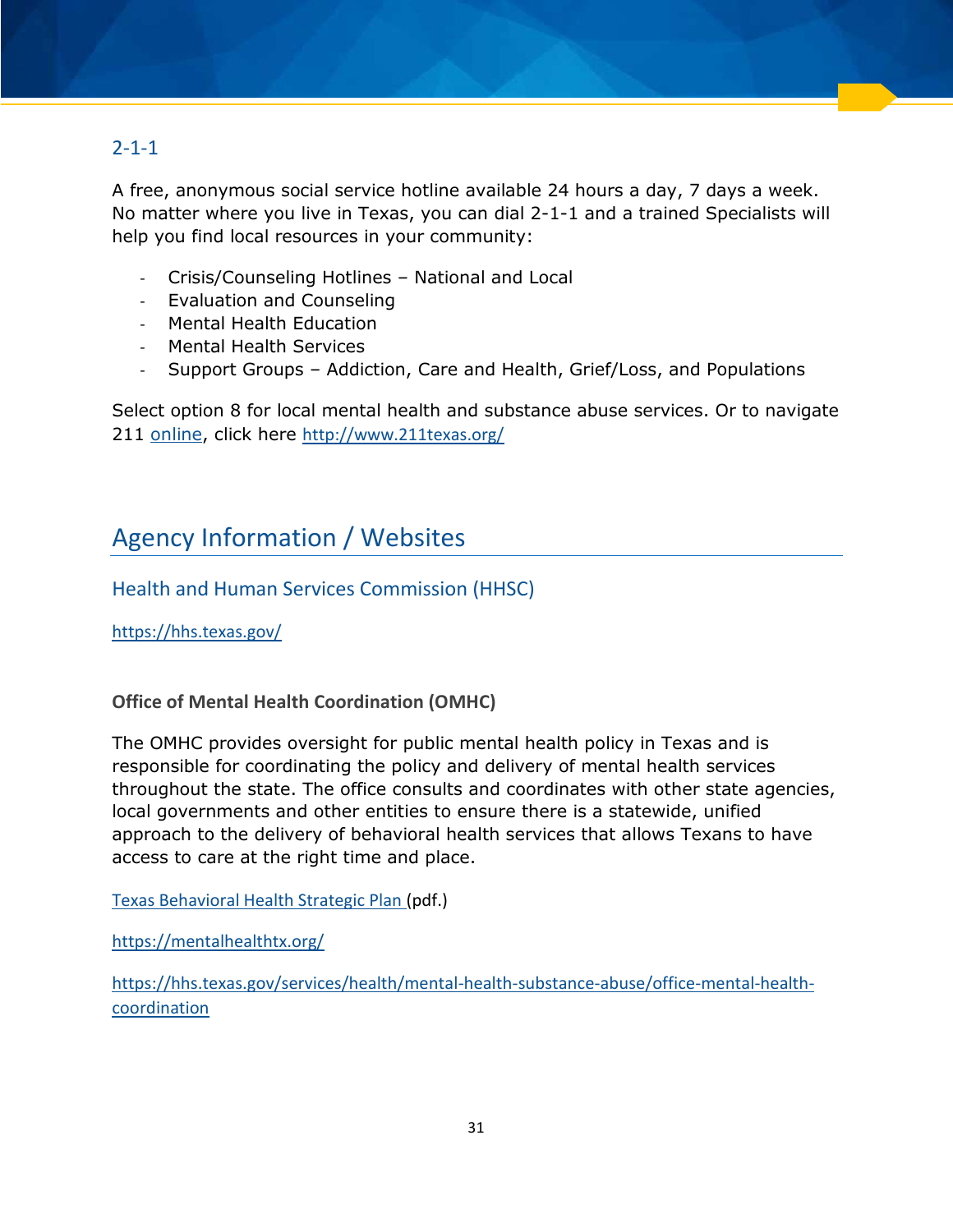#### <span id="page-32-0"></span>**Medicaid and CHIP**

Medicaid and the Children's Health Insurance Program (CHIP) help cover medical expenses for children and people with disabilities who meet income requirements. You can find details about Medicaid eligibility and programs [here.](https://hhs.texas.gov/services/health/medicaid-chip)

Texas Medicaid covers behavioral health services, which are services used to treat a mental, emotional, alcohol, or substance use disorder (SUD).To learn about Medicaid behavioral health services. Behavioral health services are provided by therapists in private practice, physicians, private and public psychiatric hospitals, community mental health centers, comprehensive provider agencies, and substance use treatment facilities. Behavioral health services are included in all Children's Health Insurance Program (CHIP) and

Medicaid managed care programs. To learn more about Medicaid behavioral health services, click [here.](https://hhs.texas.gov/sites/default/files/documents/laws-regulations/reports-presentations/2017/medicaid-chip-perspective-11th-edition/11th-edition-chapter8.pdf)

<https://hhs.texas.gov/services/health/medicaid-chip>

[https://hhs.texas.gov/sites/default/files/documents/laws-regulations/reports](https://hhs.texas.gov/sites/default/files/documents/laws-regulations/reports-presentations/2017/medicaid-chip-perspective-11th-edition/11th-edition-chapter8.pdf)[presentations/2017/medicaid-chip-perspective-11th-edition/11th-edition-chapter8.pdf](https://hhs.texas.gov/sites/default/files/documents/laws-regulations/reports-presentations/2017/medicaid-chip-perspective-11th-edition/11th-edition-chapter8.pdf) 

#### <span id="page-32-1"></span>**Texas System of Care (TxSOC)**

#### <http://www.txsystemofcare.org/>

The TxSOC initiative implements the system of care framework at the state and local levels to improve mental health outcomes for children, youth, and their families. To achieve this goal, core values direct systems of care to be familydriven and youth-guided, community-based, and culturally and linguistically competent. Collaboration among agencies, with community partners, and with youth and family members is essential to a successful system of care that builds on the strengths of the youth and families in the community that it serves.

## <span id="page-32-2"></span>Department of Family and Protective Services (DFPS)

<https://www.dfps.state.tx.us/>

#### <span id="page-32-3"></span>**Child Protective Services**

[https://www.dfps.state.tx.us/Child\\_Protection/](https://www.dfps.state.tx.us/Child_Protection/)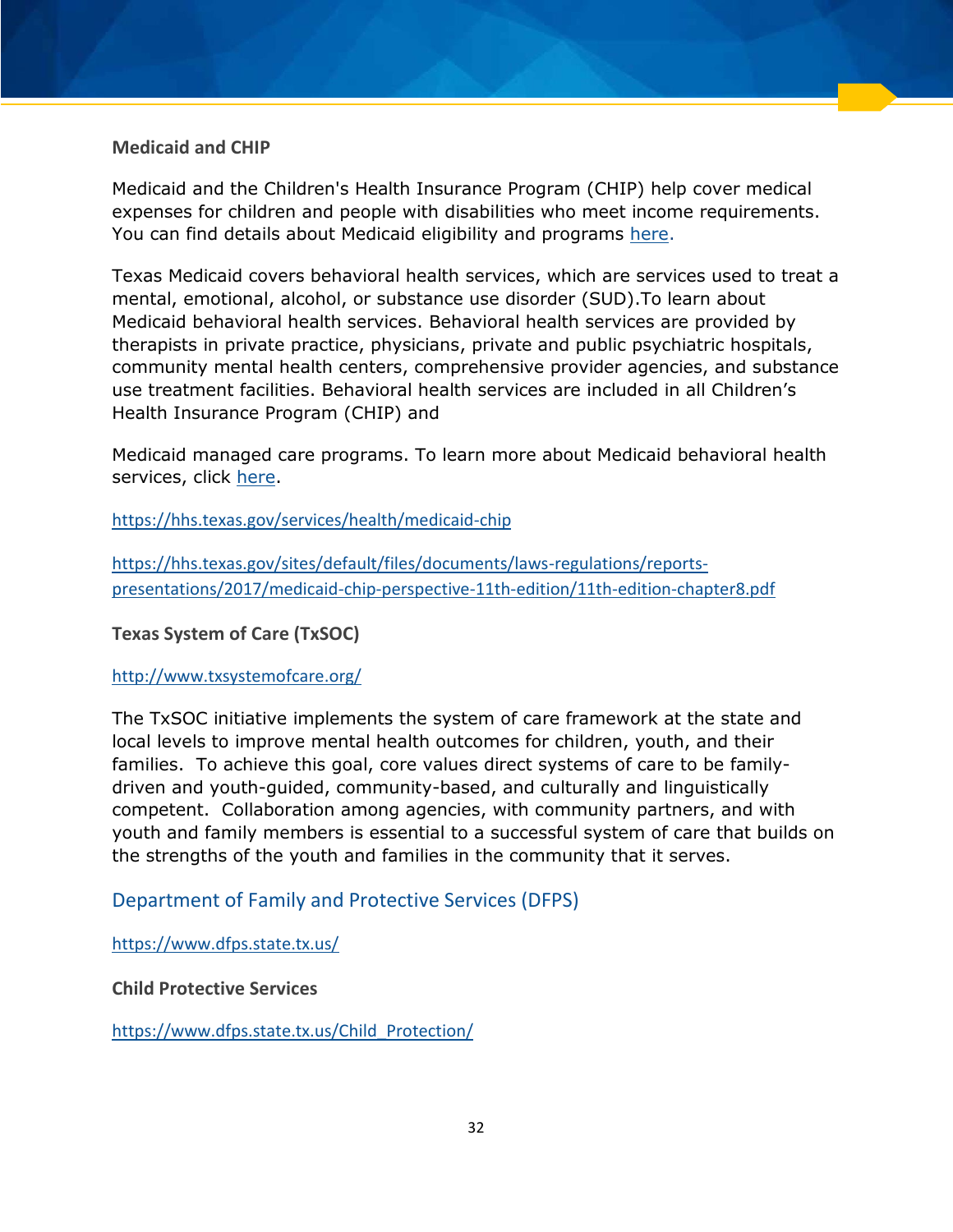#### <span id="page-33-0"></span>**[Prevention and Early Intervention Programs](https://www.dfps.state.tx.us/prevention_and_early_intervention/about_prevention_and_early_intervention/programs.asp) (PEI)**

PEI-HVP manages community-based programs that prevent delinquency, abuse, neglect and exploitation of Texas children; helps communities enhance services provided through the Texas Department of Family and Protective Services; assists communities in identifying prevention and early intervention needs, and supports the development of, and modifications to, new and existing programs designed to prevent or reduce poor outcomes for children, youth and their families. [https://www.dfps.state.tx.us/prevention\\_and\\_early\\_intervention/about\\_prevention\\_and\\_early](https://www.dfps.state.tx.us/prevention_and_early_intervention/about_prevention_and_early_intervention/programs.asp) [\\_intervention/programs.asp](https://www.dfps.state.tx.us/prevention_and_early_intervention/about_prevention_and_early_intervention/programs.asp)

<span id="page-33-1"></span>Texas Education Agency (TEA)

<span id="page-33-2"></span><http://tea.texas.gov/>

### Texas Juvenile Justice Department (TJJD)

#### <https://www.tjjd.texas.gov/>

The Texas Juvenile Justice Department is the state agency that funds 161 probation departments that encompass all 254 counties in Texas, and five Texas Juvenile Justice Department sites for youth who are sent to juvenile justice residential facilities.

The Probation and Community Services Division works with probation departments across the state to enhance the many services offered to the local youth. By facilitating quality interaction between juvenile boards and juvenile probation departments and the various divisions within TJJD we can work together in all areas of juvenile justice.

This partnership encourages participation from all departments. TJJD understands the wide diversity in the many departments across Texas; the Probation and Community Services Division recognizes this also and serves as a resource for innovative approaches when problem solving. As a liaison between the Department and the field, the Probation and Community Services Division will to be a resource for the continued success of the departments and TJJD.

Other Departments within the Probation and Community Services Division:

- Interstate Compact for Juveniles (ICJ) Texas students who are on supervision in other states;
- Juvenile Justice Alternative Education Program 32 programs that serve students who have been expelled from their school districts;